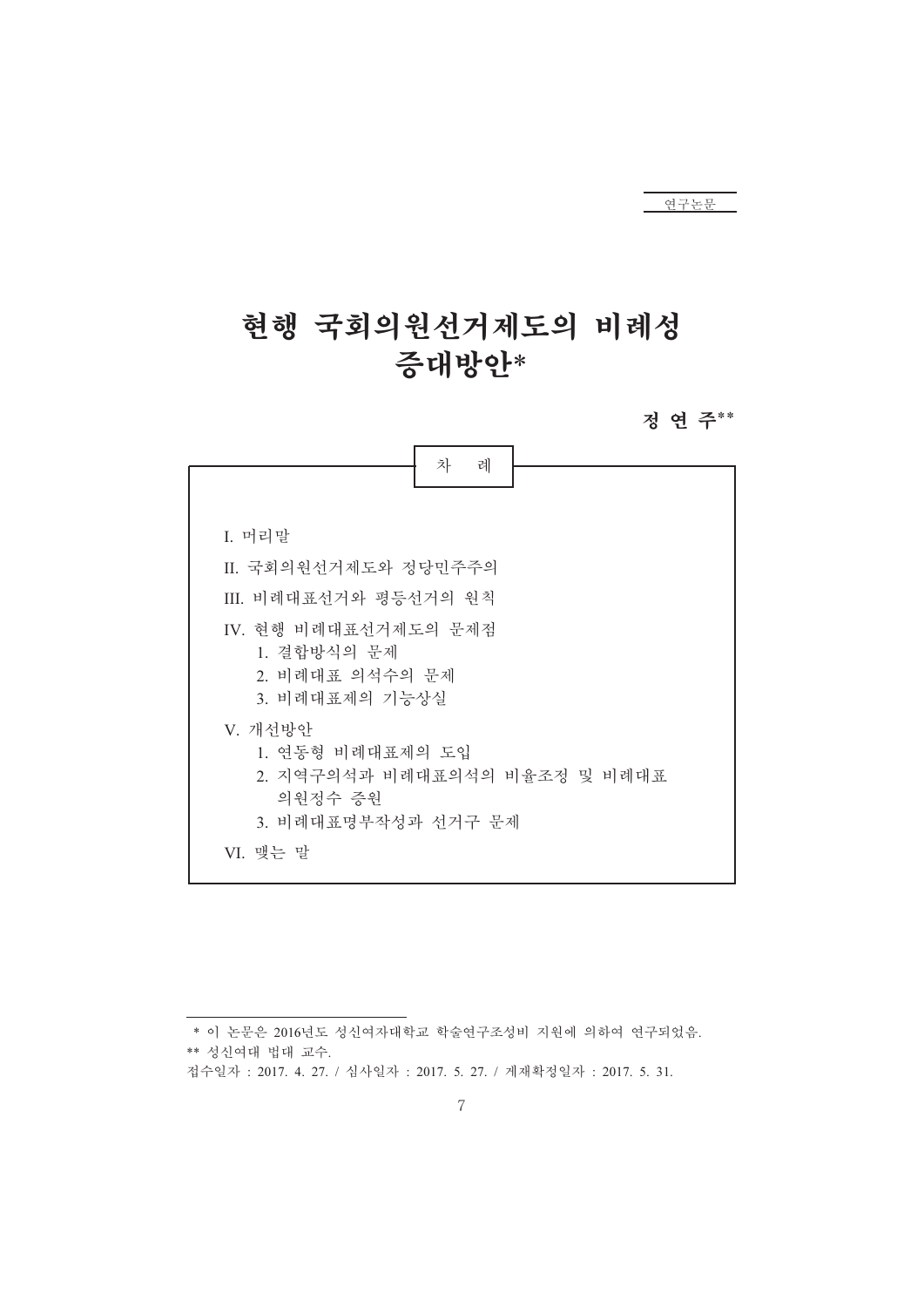#### Ⅰ. 머리말

이 논문의 목적은 국회의원선거제도의 비례성 증대방안을 제시하는 것 이다. 이는 현행 선거제도가 선거권자의 의사를 제대로 반영하지 못한다 는 문제의식에서 출발하다. 즉 각 정당에게 유권자의 지지도에 비례하는 의석이 배분되지 못한다는 것이다. 이는 헌법상 평등선거의 원칙에 위배 된다. 평등선거의 원칙은 대표의 정확성과 비례성을 요구한다.

이러한 비례성 증대방안은 주로 비례대표선거제도의 개혁을 중심으로 제시되는데, 비례대표선거제도는 정당투표를 전제로 한다. 따라서 정당투 표를 통해 각 정당이 획득한 득표율에 비례한 의석을 해당 정당이 가져 가도록 선거제도를 설계하는 것이 이 논문의 목적이다. 이러한 제도적 개 혁을 통해 평등선거의 원칙을 실현하고, 결국 진정한 민주주의를 실현하 자는 것이다.

이러한 문제적을 개선하고자 2015년 2월 중앙선거관리위원회는 독일식 에 가까운 권역별 '연동형 비례대표제'를 제안했다. 즉 전국을 서울, 부산 -울산-경남, 인천-경기-강원, 대구-경북, 광주-전북-전남-제주, 대전-세종-충 북-충남의 6개 권역으로 나누고, 국회의석을 지역구 200석, 비례대표 100 석으로 조정하면서 양자를 지금처럼 상호 아무 관련성이 없는 단순한 병 립식이 아니라 연동형으로 결합시키는 방식이다. 이러한 개선방안은 비례 대표제의 활성화를 통해 대표의 정확성과 비례성을 증대시킨다는 점에서 현행 제도 보다는 진일보한 내용이라고 평가할 수 있다. 그러나 권역별 선거구제의 문제, 의원정수의 문제, 지역구의석과 비례대표의석의 비율문 제 등 동의하기 어려운 점이 다수 존재한다. 따라서 이러한 미흡한 추가 적 문제점까지 고려한 보다 근본적인 개혁방안이 요구된다.

결론적으로 이 논문의 골자는 비례대표의석을 대폭 늘리고, 현행 지역 구선거와 비례대표선거의 결합방식을 연동형으로 전환하면서 양자의 의 석비율을 개혁하자는 것이다.

8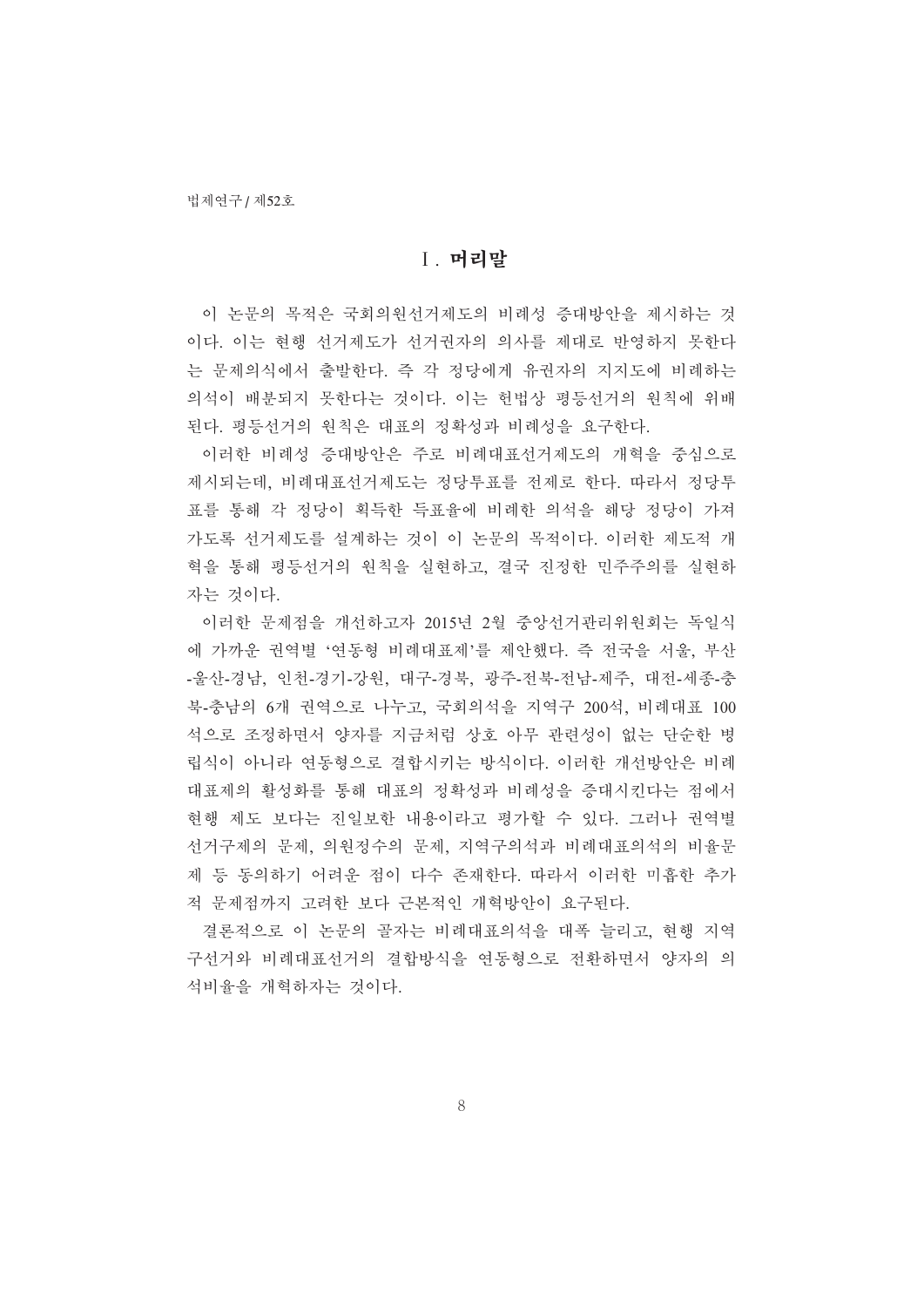# Ⅱ. 국회의원선거제도와 정당민주주의

주지하는 바와 같이 현대사회가 요구하는 민주주의는 정치적 다원성을 바탕으로 하는 다워적 민주주의라고 할 수 있다. 그리고 이 다워적 민주 주의는 소수보호를 그 전제로 한다. 그런데 다원적 민주주의는 주로 정당 을 통해 이루어 질 수밖에 없다.1) 따라서 다원적 민주주의는 정당정치와 정당본위의 선거 및 복수정당제를 바탕으로 하는 정당민주주의를 그 근 간으로 하고 있다. 이를 위해 헌법 제8조 제1항도 복수정당제를 보장하고 있다.2)

이처럼 정책의 개발, 국민의사의 국정에의 반영, 민의의 형성과 결집, 인재의 발굴, 중앙과 지방의 매개, 국정통제, 책임정치의 실현 등은 대부 분 정당을 통해 이루어지며, 특히 정치·사회적으로 취약한 신진·소수세력 의 정치 및 선거에의 참여는 주로 정당을 통해 실현 가능하다는 점에서 정당민주주의는 정치적 다원성과 소수보호를 핵심적 가치의 하나로 하고 있다. 다수의 의사만이 존중받아야 할 의사는 결코 아니다. 따라서 정당 민주주의가 성공하기 위해서는 소수보호를 전제로 다양한 국민의 의사가 굴절없이 국정에 반영될 수 있는 여건이 마련되어야 하고, 이러한 여건을 마련하기 위해서는 바로 정당투표를 바탕으로 하는 비례대표선거제도가 그러한 기능을 완수할 수 있는 제도적 장치로 설계되어야 한다. 그리고 이는 각 정당에게 국민의 지지도에 비례적인 의석수가 배분될 것을 전제 로 한다. 그런데 현행 선거제도는 그런 점에서 상당한 문제점을 가지고 있다. 즉 현행 비례대표선거제도는 국민의 의사의 굴절없는 반영과 비례 적인 대의, 기능대표 내지 전문가 대표, 소수보호, 정당민주주의의 활성 화, 그리고 왜곡된 선거구제의 문제나 사표의 양산 및 선거구간의 인구편 차 문제 등 다수대표선거제가 가지는 여러 가지 단점의 보완 등 다양한

<sup>1)</sup> 다원적 정치의사형성과정에서의 정당의 기능에 대하여 장영수, "지방자치와 정당, 정 당과 헌법질서", 「심천 계희열박사 화갑기념논문집」, 1995, 342쪽 이하.

<sup>2)</sup> 이러한 복수젓당재를 통한 것당민주주의와 다원적 민주주의의 실현에 대하여는 것여 주, "1인 1표 국회의원선거제도의 위헌성", 「헌법논총」 제13집, 헌법재판소, 2002. 12, 529쪽 이하 참조.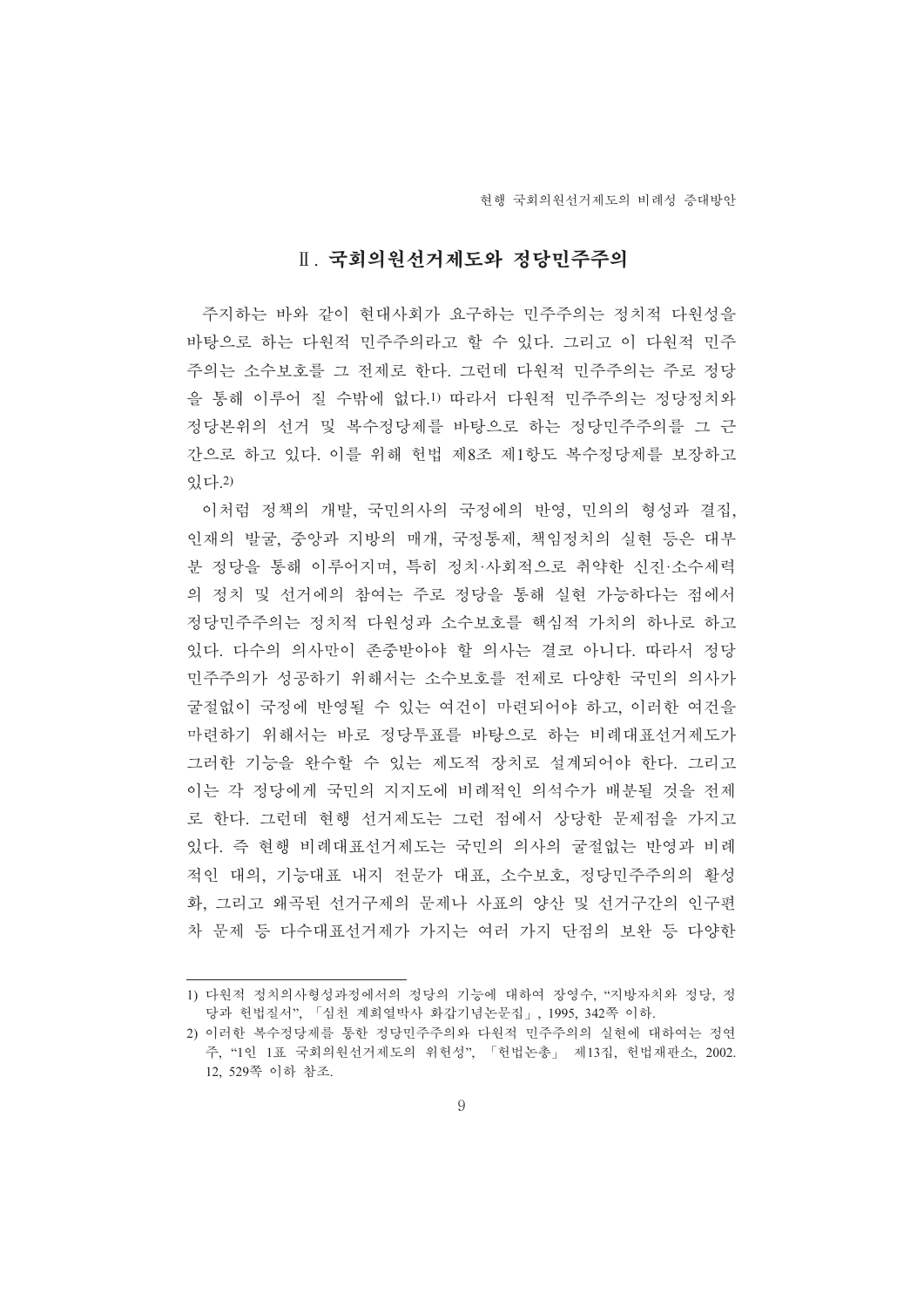장점과 특성을 살리지 못한다는 것이다. 구체적으로는 비례대표의석수가 제기능을 발휘하기 불가능할 정도로 너무 적다. 그리고 현행의 지역구선 거와 비례대표선거의 단순 병립식 결합방식으로는 각 정당의 지지도에 비례적인 의석배분이 어렵고, 결과적으로 다수정당에 유리하고 소수·신생 정당에게 불리하며, 다원적 민주주의 및 정당민주주의의 이념과 조화되기 어렵고, 결국 비례성과 표의 등가성 등 평등선거의 원칙을 실현하기 어렵다.

# Ⅲ. 비례대표선거와 평등선거의 원칙

헌법 제41조 제1항은 "국회는 국민의 보통·'평등'·직접·비밀선거에 의하 여 선출된 국회의원으로 구성한다."라고 규정함으로써 평등선거의 원칙을 천명하고 있다. 이에 따라 선거제도에 있어서는 제1차적·원칙적으로 평등 서거의 워칙이 관철되어야 하고, 그럴 때 비로소 대표의 정확성과 지지도 에 비례하는 의석배분이 실현된다.

주지하는 바와 같이 평등선거의 원칙은 선거의 기본원칙 중 하나로서 투표의 산술적 계산가치의 평등과 투표의 성과가치의 평등을 의미한다.3) 오늘날 선거제도에서 주로 문제가 되는 것은 투표의 성과가치의 평등인 데, 이는 선거인의 투표가치가 동등한 가치로 평가되고, 대표자선정이라 는 선거결과 내지 대의기관구성에 동등한 영향력을 행사할 수 있을 것을 요구한다.4) 이 원칙은 모든 선거인에게 1인 1표(one man, one vote)를 인 정함을 의미할 뿐만 아니라, 투표의 성과가치의 평등, 즉 1표의 투표가치 가 대표자 선정이라는 선거의 결과에 대하여 기여한 정도에 있어서도 평 등하여야 함(one vote, one value)을 의미한다. 이 원칙에 따라 정당투표를 바탕으로 하는 비례대표선거제도에 있어서는 당여히 정당투표를 통해 나

<sup>3)</sup> 평등선거의 원칙에 대하여 정연주, "독일의 선거제도와 우리 선거제도의 문제점", 「인권과 정의」 제177호, 대한변호사협회, 1991. 5, 26쪽 이하; Maunz, in: Maunz/Dürig, Grundgesetz Kommentar, Art. 38, Rdnr. 48f.; Jarass/Pieroth, Grundgesetz für die Bundesrepublik Deutschland, Art. 38, Rdnr. 6; v. Münch, in: v. Münch(hrsg.), Grundgesetz-Kommentar, Art. 38, Rdnr. 45ff.; Stern, Das Staatsrecht der Bundesrepublik Deutschland, Bd. I, 2. Aufl., S. 304ff.; BVerfGE 5, 148(157); 12, 73(77); 16, 130(138ff.); 86, 84(91) 참조.

<sup>4)</sup> 정연주, 앞의 글, 26쪽 이하.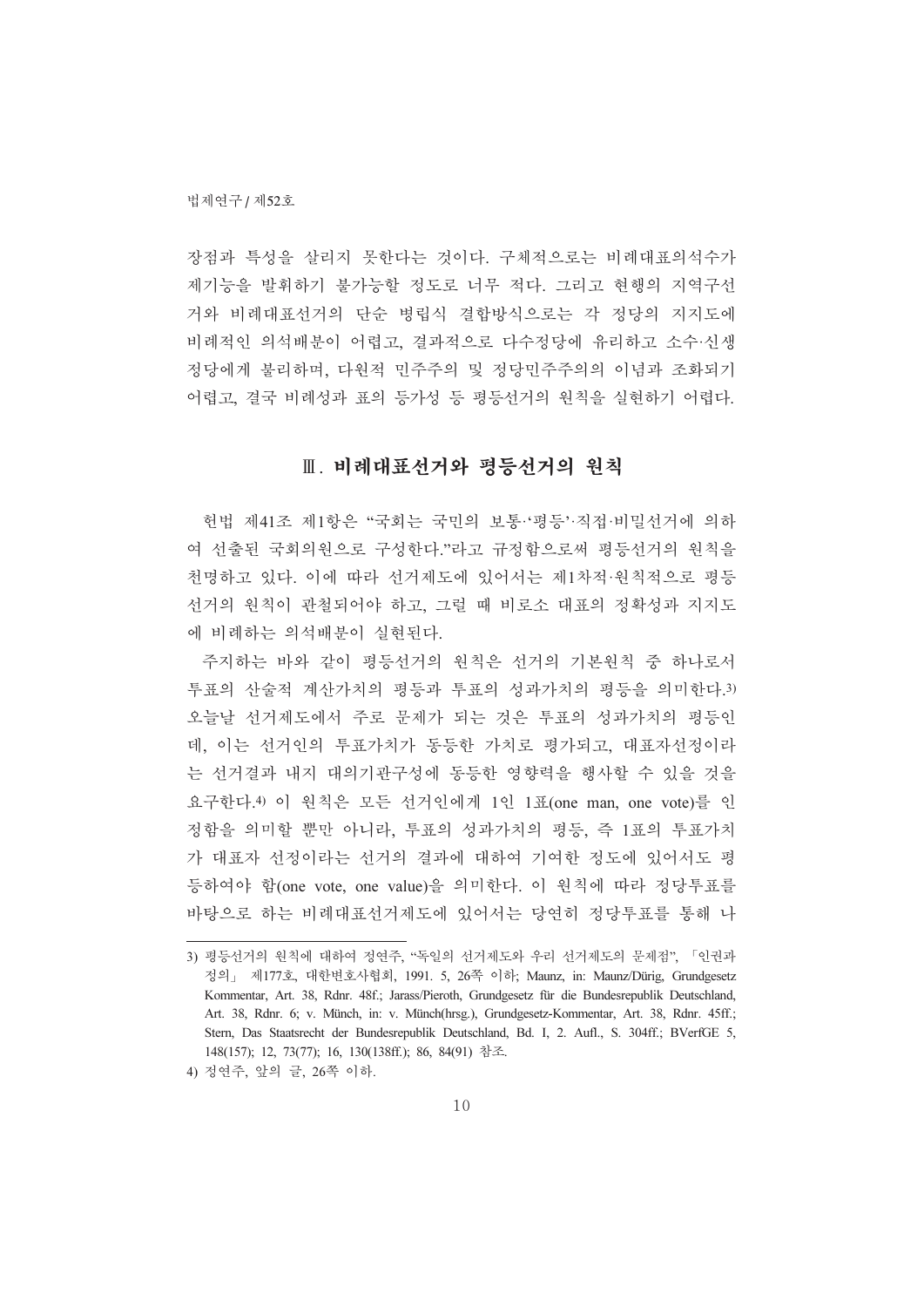타난 선거인의 지지도가 의석배분에 비례적으로 반영되어야 하고, 그렇지 못할 경우 이는 평등선거의 원칙에 위반되며, 결국 비례대표제를 실시하 는 의미를 퇴색시키는 것이다.

# IV. 현행 비례대표선거제도의 문제점

#### 1. 결합방식의 무제

우리 국회의원선거제도는 지역구선거와 비례대표선거의 결합형이다. 현 행 선거제도의 유형과 관련하여 헌법 제41조 제3항은 "국회의원의 선거 구와 비례대표제 기타 선거에 관한 사항은 법률로 정한다."고 규정하여 선거유형에 관한 구체적인 것은 법률에 위임했고, 이에 따라 공직선거법 제21조 제2항은 "하나의 국회의원지역선거구에서 선출할 국회의원의 정 수는 1인으로 한다."라고 규정하고 있고, 동법 제146조 제2항은 "투표는 직접 또는 우편으로 하되, 1인 1표로 한다. 다만, 국회의원선거, 시·도의 원선거 및 자치구·시·군의원선거에 있어서는 지역구의원선거 및 비례대표 의원선거마다 1인 1표로 한다. "라고 규정하고 있으며, 비례대표국회의원 의석의 배분방식과 관련하여 동법 제189조는 "① 중앙서거관리위원회는 비례대표국회의원서거에서 유효투표총수의 100분의 3 이상을 득표하였거 나 지역구국회의원총선거에서 5석 이상의 의석을 차지한 각 정당(이하 이 조에서 "의석할당정당"이라 한다)에 대하여 당해 의석할당정당이 비례 대표국회의원선거에서 얻은 득표비율에 따라 비례대표국회의원의석을 배 분한다. ② 제1항의 득표비율은 각 의석할당정당의 득표수를 모든 의석할 당정당의 득표수의 합계로 나누어 산출한다. ③ 비례대표국회의원의석은 각 의석할당정당의 득표비율에 비례대표국회의원 의석정수를 곱하여 산 출된 수의 정수의 의석을 당해 정당에 먼저 배분하고 잔여의석은 소수점 이하 수가 큰 순으로 각 정당에 1석씩 배분하되, 그 수가 같은 때에는 당 해 정당 사이의 추첨에 의한다. 이하 생략"라고 규정하여, 결과적으로 소 선거구 다수대표제의 지역구선거와 비례대표제의 단순한 병립식, 즉 지역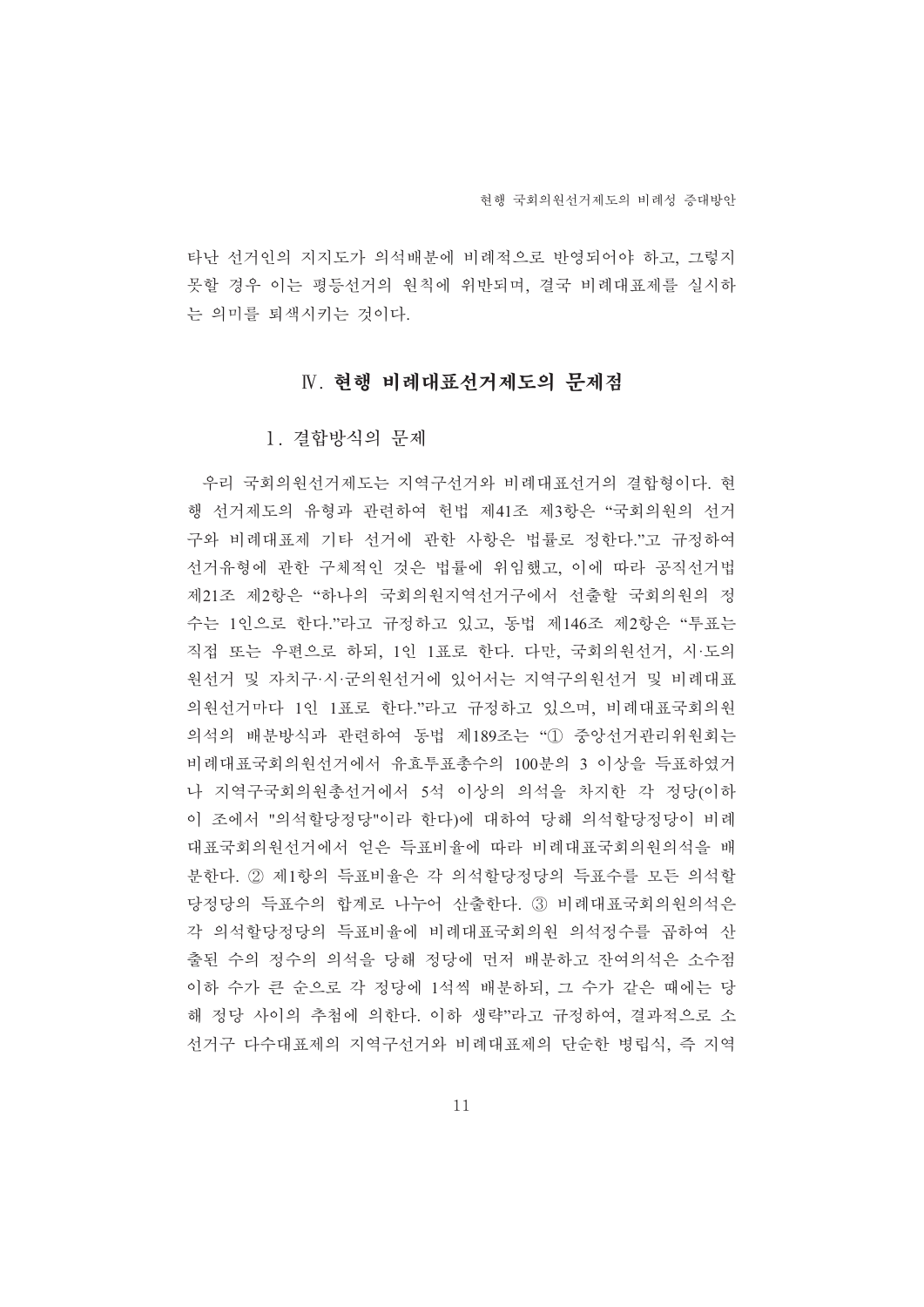구대표와 비례대표를 독립적으로 선출하는 병립형이고, 비례대표의석의 경우 유효투표총수의 100분의 3 이상을 득표하였거나 지역구국회의원총 선거에서 5석 이상의 의석을 차지한 각 정당에게만 의석을 배분하는 봉 쇄조항을 두었으며, 의석할당은 일종의 이른바 해어니마이어식의 할당방 식으로 이루어진다고 볼 수 있다.

그런데 이러한 결합방식은 앞서 언급한 바와 같이 정당에 대한 지지도 에 비례적인 의석배부을 어렵게 하여 진정한 비례대표제의 기능을 살리 기 어렵고, 평등서거의 원칙과 조화되기 어려우며, 결과적으로 굴절없는 민의의 반영과 정치적 다양성 및 소수보호를 핵심으로 하는 다원적 민주 주의와 정당민주주의의 이념을 약화시킬 수 있다.5)

2. 비례대표 의석수의 무제

(1) 현행 공직선거법상의 의석수

의원정수와 관련하여 헌법 제41조 제2항은 "국회의원의 수는 법률로 정하되, 200인 이상으로 한다."로 규정하여 의원정수가 200인 이상으로 하고 구체적인 숫자는 법률에 위임했으며, 국회의 의원정수를 규정한 현 행 공직선거법 제21조 제1항은 "국회의 의원정수는 지역구국회의원과 비 례대표국회의원을 합하여 300명으로 한다."고 규정하여 현재 총 300명이 다. 그리고 공직선거법 「별표1」 국회의원지역선거구구역표에 지역구 253석으로 규정하고 있어 결과적으로 국회는 지역구 253석, 비례대표 47 석으로 구성되어 있다. 두말할 것도 없이 비례대표 47석으로는 비례대표 선거제도의 기능을 달성하기가 사실상 불가능하다.

<sup>5)</sup> 참고로 1970년대 이후에 민주화가 되면서 선거제도를 만든 국가들 중에서 우리같은 선거제도를 가진 나라는 찾아보기 어렵다. 1970년대에 민주화가 된 스페인, 포르투갈 의 경우, 국회의원선거제도는 정당득표율에 따라 국회 의석을 배분하는 비례대표제선 거제도(연동형 비례대표제)를 택했다. 1980년대에 민주화가 된 중남미의 우루과이, 브 라질같은 국가도 마찬가지였다. 한편 영국의 국회의원선거제도는 지역구에서 1등하면 당선되는 소선거구제였지만, 1990년대에 영국으로부터 자치권을 획득한 영국의 스코 틀래드, 웨일즈의 선택은 달랐다. 이들 지방에서는 자치의회선거제도로 정당득표율에 따라 의석을 배분하는 연동형 비례대표제를 택했다. 하승수, 국회 다수파가 늘 '기득 권-남성-고령'인 까닭?, [프레시안 뷰] 첫 단추는 선거법 개혁, 2017. 2. 4. 참조.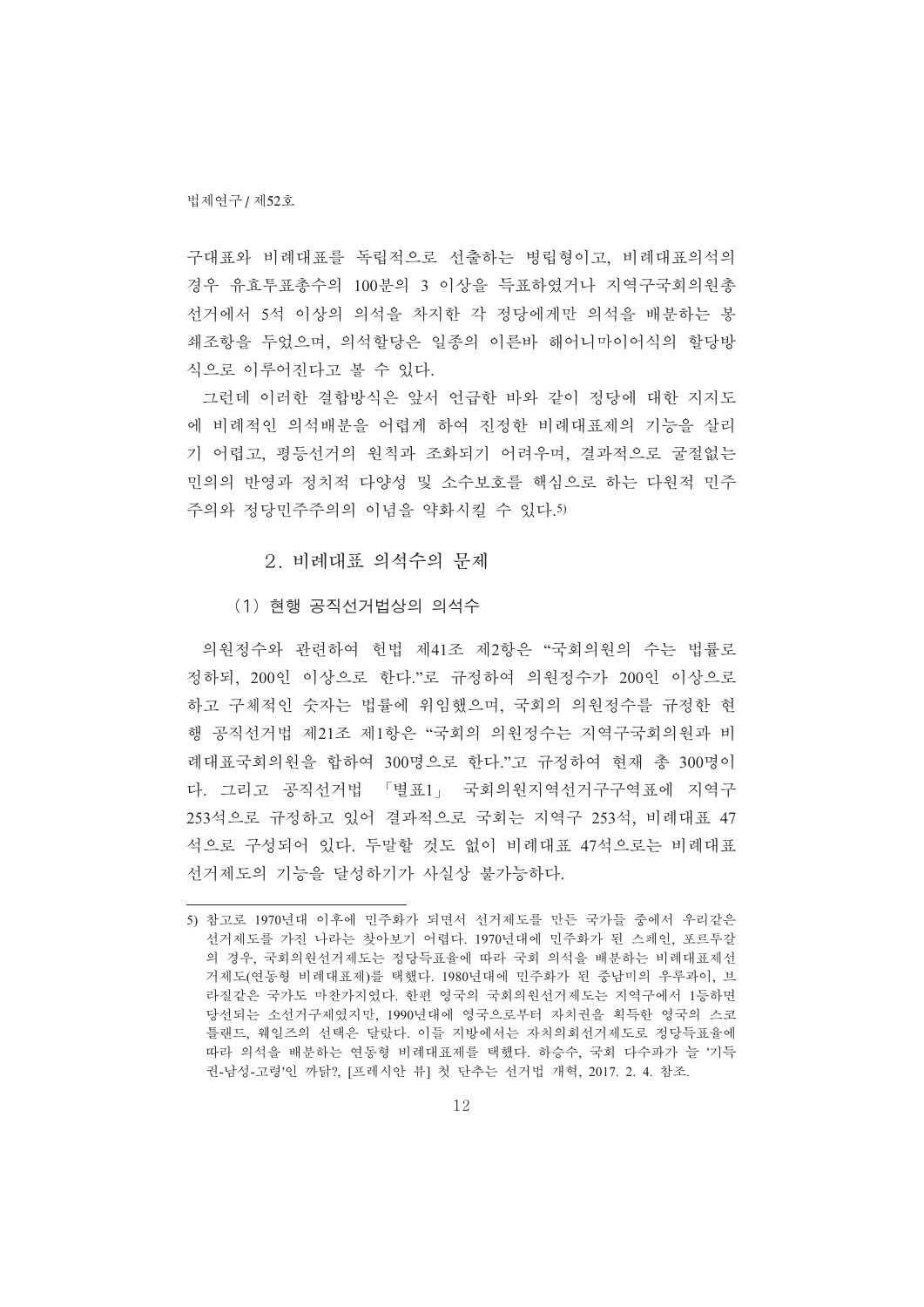#### (2) 의원정수와 법률유보의 원칙

한편 지역구의석수를 '별표'의 형식으로 규정하는 것은 형식적으로는 법치주의원리를 준수한 것으로 볼 수 있지만, 매 선거시마다 지역구의석 수와 비례대표의석수와의 의석결합비율이 달라지는 것은 그 자체 법적 안정성과 예측가능성의 측면에서 바람직하지 못하다. 그리고 이는 비례대 표선거제도 내지 비례대표의원을 경시하고 있다는 것을 암시한다고도 볼 수도 있다. 즉 우리 국회의원선거제도와 국회의 기능면에서 지역구선거와 지역구의원이 주이고, 비례대표선거와 비례대표의원이 보조적이라는 인상 을 주기에 충분하고, 실제의 국정운영에 있어서도 그런 점을 부인하기 어 렵다. 따라서 후술하는 바와 같이 비례대표의석수를 늘리되, 결합방식의 유형과 양자의 의석비율을 공직선거법 - 별표가 아닌 - 본문에 명시하 는 것이 요구된다. 그것이 앞서 언급한 법적 안정성과 예측가능성의 측면 에서 뿐 아니라, 선거제도가 통치구조의 구성과 작용에 관한 본질적인 사 항이자 선거권과 피선권이라는 기본권의 본질적인 사항이라는 점에서 법 치주의원리, 특히 법률유보의 원칙의 정신에 보다 더 부합된다고 하겠다.

#### 3. 비례대표제의 기능상실

비례대표제는 다수대표제에 비하여 대표의 정확성과 지지도에 상응하 는 비례적인 의석확보, 사표방지, 선거구획정의 문제점 해소, 소수보호, 전문가정치 실현 등의 장점을 가지고 있다고 평가된다. 그런데 우리의 선 거제도는 정당투표를 바탕으로 한 비례대표제를 도입했음에도 불구하고 이러한 장점을 제대로 살리지 못하고 있다. 이는 앞서 언급한 우리 선거 제도의 문제점에서 기인하는 것이다.

다른 한편 실제 비례대표의원의 대의활동도 소기의 목적을 달성하지 못하고 있다는 사실을 다음과 같은 현상에서도 엿볼 수 있다. 이 역시 앞 서 언급한 비례대표선거제도의 문제점에서 상당부분 기인하는 것으로 평 가될 수 있다.

첫째, 정치현실에서 비례대표의원은 국민의 대표이자 국민에 대한 봉사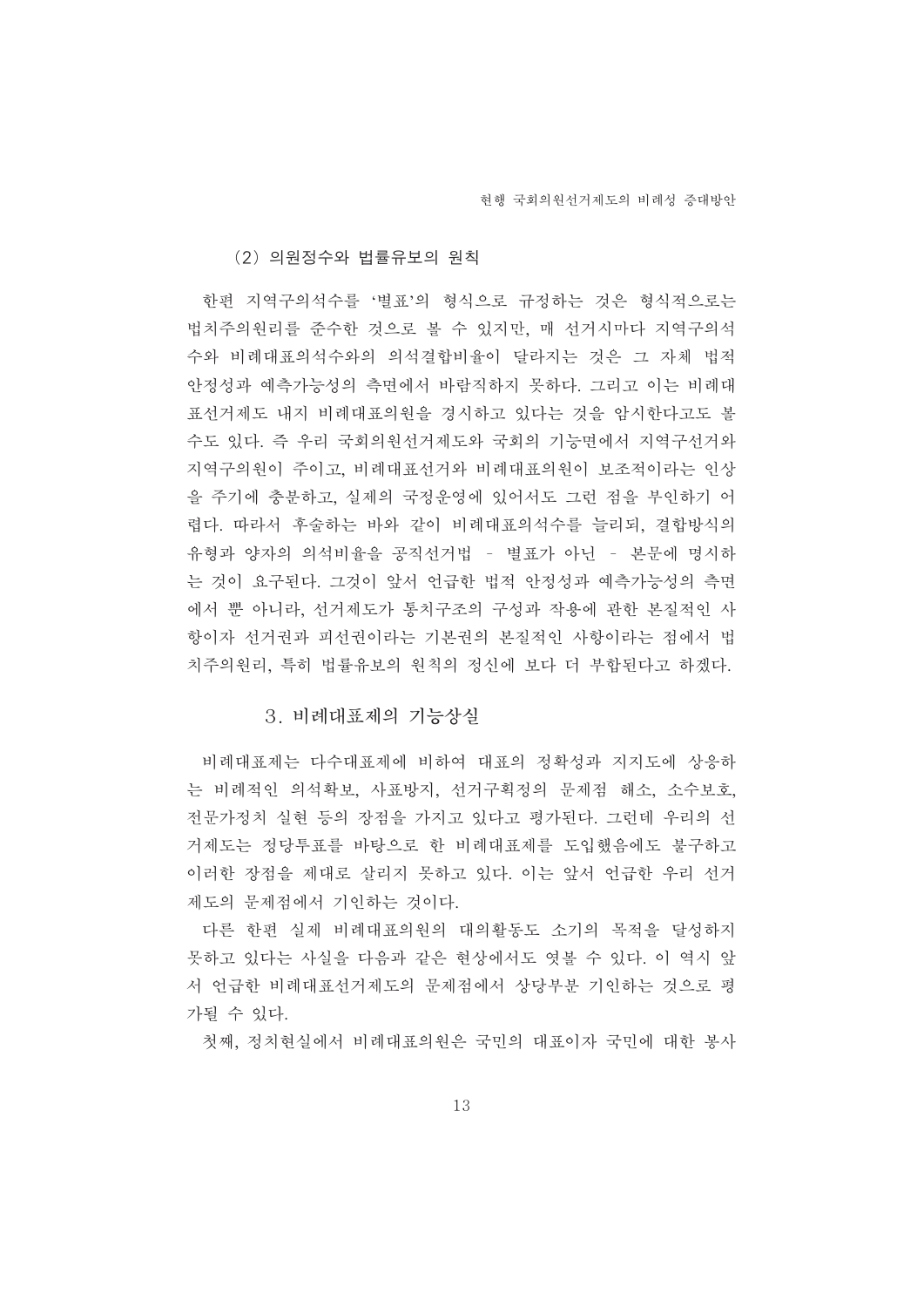자가 아니라 감투를 나눠쓰고 특혜를 받는 곳이라는 인식이 있음을 부인 하기 어렵다. 고유의 역할이 없고 한번만 하거나 돌아가면서 하거나, 건 너가는 자리로 인식되는 비례대표의원직이 올바른 국민의 대표 역할을 하기는 어렵다. 이는 곧 국회의원 전반에 대한 인식을 저하시킨다.

둘째, 비례대표마저 지역대표의 중간단계로 만들어버림으로써 국회 전 체를 지역대표성으로 채우는 결과를 낳게 만든다. 지역대표성은 정치적으 로 고려되어야 할 요소 중 하나이지만, 헌법상 원칙적으로 국회의원은 지 역구의원이나 비례대표의원 모두 자유위임의 원칙하에서 국민과 국가 전 체를 대표하는 것이다. 그리고 추가로 지역대표성 외에 계층대표와 직능 대표성 등도 고려해야 한다는 점에서 이러한 현상은 문제가 있다.

셋째, 가뜩이나 심각한 양극화와 불평등 문제를 국회가 치유하기는커녕 더욱 악화시키는 우를 범할 수 있다. 지역구선거에서 소상공인과 비정규 직 등 취약계층이나 소수·신진세력은 유력한 후보를 배출하거나 다수의 지지를 획득하기 어려운 것이 현실이다. 이러한 문제들을 해결하는 것이 비례대표제의 기능 중 하나인데, 현실은 이러한 소기의 목적을 달성하지 못하고 있다.

그 결과 실제로 국회와 정당 내부에서 비례대표의 역할이 과소평가되 고, 이에 따라 국민들의 평가도 비판적으로 되는 악순환을 겪고 있다고 볼 수 있다. 현실에 있어 비례대표는 독자적이고 지속적인 역할을 인정받 지 못하고, 일회성 인물영입 수단이나 한번만 하고 물러나야 하는 자리로 받아들여지고 있으며, 국회 내에서도 열위의 지위로 평가되면서 이후 지 역구 국회의원이 되기 위한 징검다리 정도로 인식되고 있다. 아울러 비례 대표 국회의원들 역시 이러한 잘못된 인식과 관행을 인정하면서 임기의 절반은 초선비례로 궂은 일을 하다가 임기후반에는 출마지역을 정하고 지역구 출마를 하기 위한 활동으로 의정활동 자체를 변화시키는 것을 당 연하게 받아들이기도 한다.6)

<sup>6)</sup> 전순옥, "비례대표는 '감투 나눠먹기'가 아니다!", 「프레시안」, 2016. 2. 26.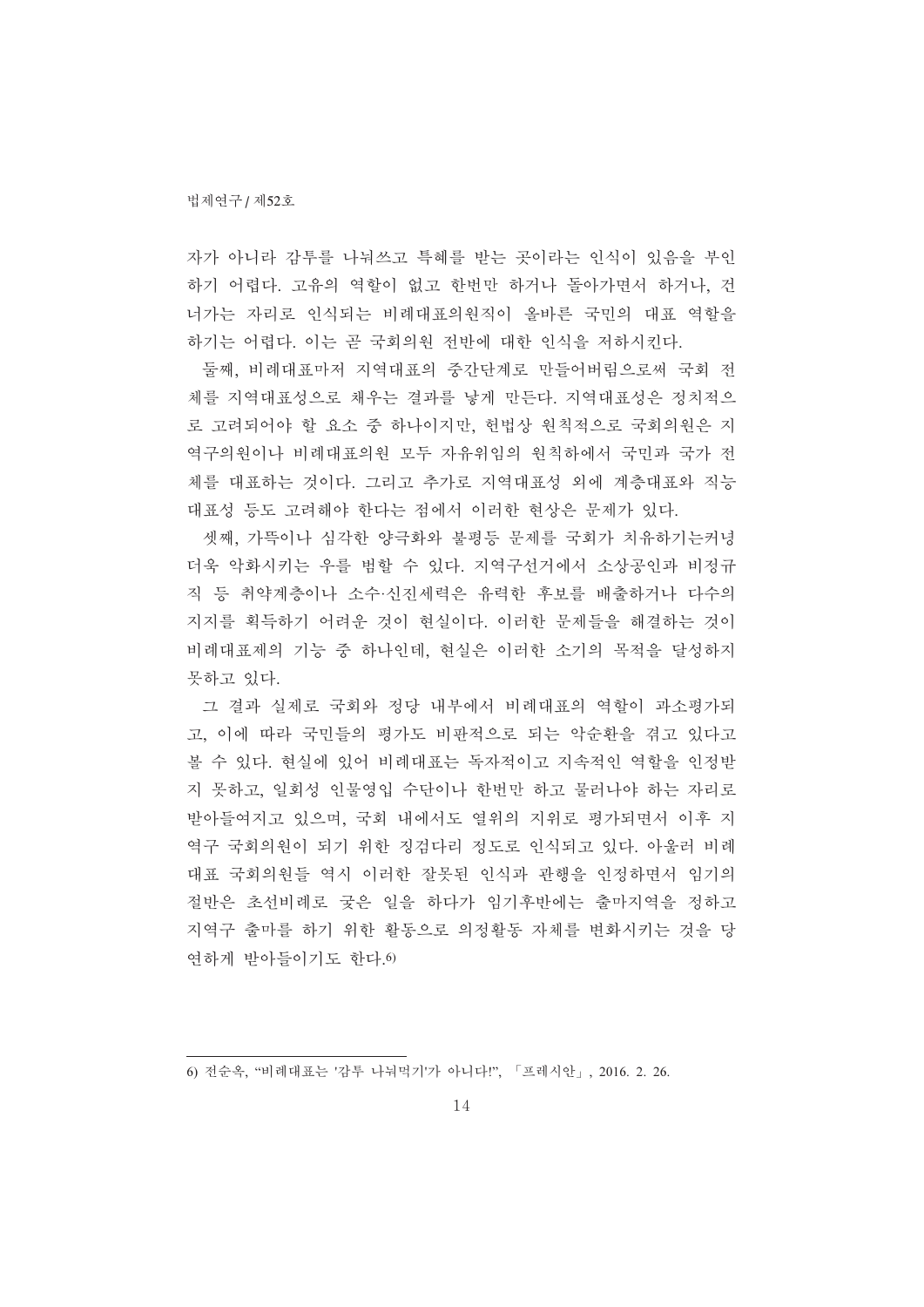#### V. 개서방아

#### 1. 연동형 비례대표제의 도입

(1) 현행 제도의 내용과 현실

앞서 어급한 바와 같이 혀행 제도는 지역구의석과 비례대표의석이 각 각 별개로 고정된 형태로서 일본의 병립식7과 유사하다. 병립식은 앞서 언급한 바와 같이 비례대표의석수와 지역구 다수대표의석수가 별도로 정 해지고 양자가 독립하여 결합한 것으로서 의석배분에 있어서도 양자가 각각 이미 고정적으로 정해진 의석을 별도로 배분하게 된다. 즉 제1표에 의하여 지역구당선자가 정해지고, 제2표에 의하여 비례대표당선자가 정해 진다. 따라서 독일식 연동형에서와는 달리 초과의석이 발생할 가능성이 없다.8) 이 제도는 상이한 선거제도의 물리적 결합으로서 절반의 비례대 표효과만을 가진다고 볼 수 있지만, 다른 한편 연동형과 비교해 볼 때 다 수세력의 형성에 유리하고 제1당 내지 대정당에게 유리하다고 평가된다. 실제로 1996년 일본의 중의원선거에서 제1당인 자민당은 다수대표선거에 서의 득표율 38.6%, 비례대표선거에서의 득표율 32.8%로 총 47.8%의 의 석을 차지해다.

우리의 경우 현재 전체 의석 중 지역구의석이 253석인데 비례의석이 47석에 불과해 비례성이 매우 낮은 수주이다. 그러나 보다 근본적인 문제 점은 우리와 같이 지역구와 비례대표를 병립식으로 결합시킨 선거제도는

<sup>7)</sup> 일본의 중의원의원서게도는 1994년 중선거구제에서 소선거구 다수대표제와 정당명 부식 비례대표제의 - 1인 2표제 - 병립식으로 개정되었다. 이에 따라 총 500석의 중의 원의석 중 300석은 소선거구 다수대표제로 지역구에서 선출되고, 나머지 200석은 11 개의 권역별로 비례대표제에 의하여 선출된다. 지역구의석 300석과 비례대표의석 200 석은 각각 별개로 고정되어 있고, 정당명부는 후보자순위가 고정되어 있는 고정명부 로서 각 권역별로 작성되고, 비례대표의석은 각 권역별로 각 정당의 득표율에 따라 배분된다. 그리고 비례대표의석의 배분에는 지역구선거에서 5석 이상의 의원을 당선 시켰거나, 제2표에 의한 총 유효투표수 중 2% 이상의 득표율을 올린 정당만이 참여 함 수 있도록 저지조항을 마련했다. 한편 지역구선거와 정당명부에 의한 비례대표선 거에의 중복입후보를 허용하고 있다.

<sup>8)</sup> 초과의석문제에 대하여는 후술함.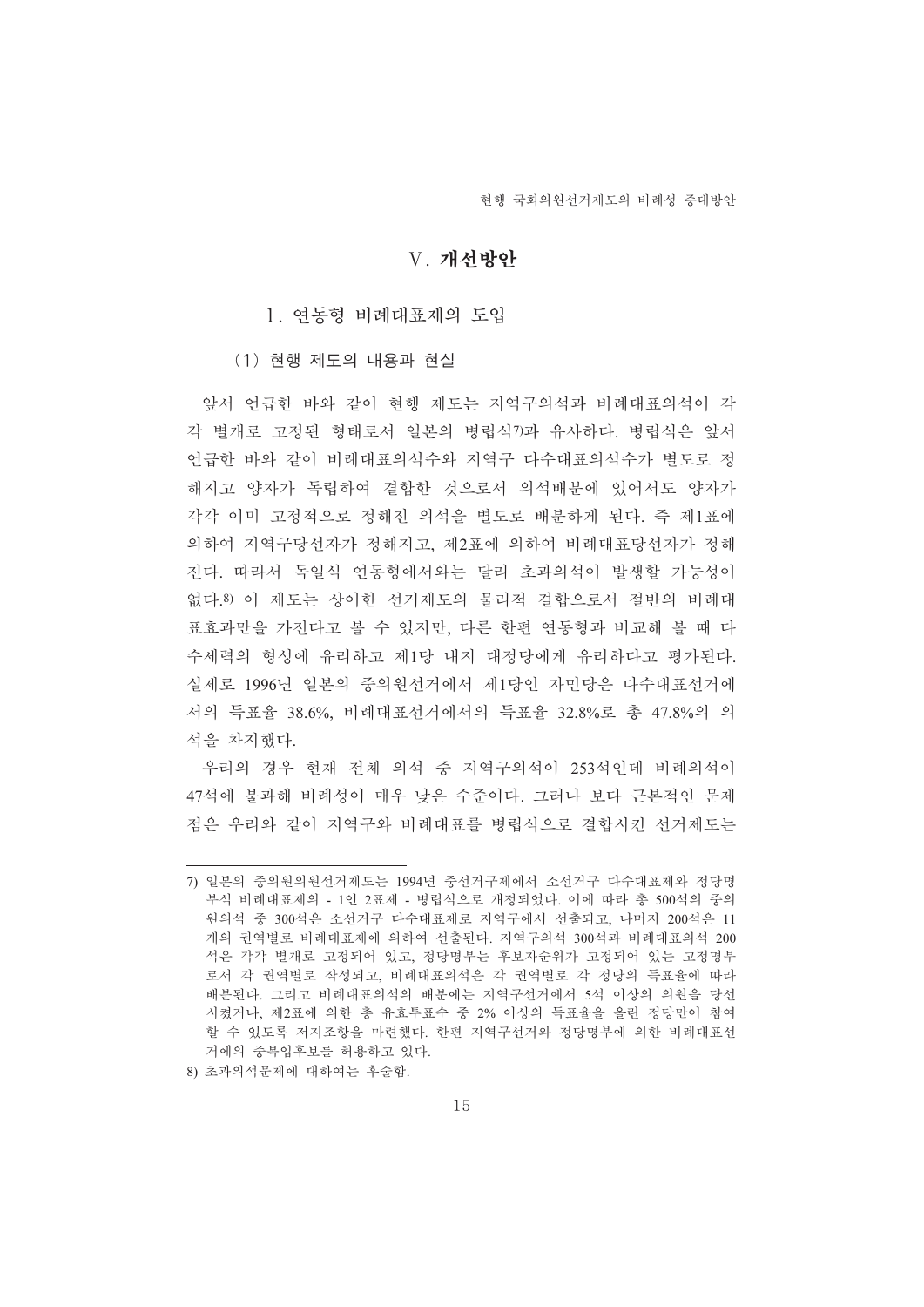비례성이 낮을 수밖에 없다는 것이다. 비례성을 결정하는 요인이 전적으 로 비례대표 의석수에 달려있기 때문이다.

실제로 지난 2016년 총선결과를 비례성을 나타내는 이득률9)로 살펴보 면, 새누리당 1.17(42.20/36.01), 더민주당 1.55(42.60/27.45), 국민의당 0.46(13.10/28.75), 정의당 0.27(2.10/7.78)로 이득률이 매우 낮다.

그런데 지역구의석과 비례대표의석의 비율을 1:1로의 조정하는 경우에 도 병립식을 고수하는 한 이러한 이득률은 크게 개선되지 않는다. 의석비 율을 1:1로의 조정한 병립식을 2016년 총선에 적용할 경우 이득률로 보 면, 여전히 새누리당과 더불어민주당은 각각 1.10, 1.33으로 과대대표되고, 국민의당과 정의당은 각각 0.68과 0.55로 심각한 과소대표를 보인다.10)

(2) 연동형 도입의 필요성

지역구의석과 비례대표의석의 결합방식 중 연동형은 지역구선거와 비 례대표선거의 당선인 결정을 연동하는 방식으로 정당이 얻은 득표율로 먼저 각 정당이 획득할 전체 의원총수를 결정하고, 당선인은 먼저 지역구 의원, 그 다음이 비례대표의원의 순으로 채우는 방식이다. 따라서 연동형 에서는 각 정당의 지지도에 따른 의석배분이 가능해 대표의 비례성과 정 확성이 실현될 수 있다.

결국 비례성 증대를 위해서는 비례의석의 비율도 확대해야 하지만 보 다 근본적으로는 양자의 결합방식을 여동형으로 변경해야 한다. 즉 효율 성의 측면에서 보면 비례대표의석 확대보다 독일과 같은 연동형으로의 전환이 훨씬 효율적이다. 예컨대 현행의 병립식에서 연동형으로 전환하면 비례대표의석의 비율을 지역구의석의 1/4로만 늘려도 병립식에서 비례대 표의석의 비율을 지역구와 동수(1:1)로 설정했을 때보다 더 높은 비례성 을 나타낸다. 이를 지난 2016년 총선에 적용하여 이득률로 보면, 4:1의 연 동형에서는 새누리당과 국민의당, 정의당의 경우 0.90 내지 0.92의 이득률

<sup>9)</sup> 이득률은 의석점유율을 득표율로 나눈 값으로 이득률이 1에 근접할수록 비례성이 높 다. 1보다 낮으면 과소대표. 1보다 높으면 과대대표된다.

<sup>10)</sup> 김종갑·이정진, "독일식 비례대표제의 도입논의와 고려사항", 「이슈와 논점」 제 1245호, 국회입법조사처, 2017. 1. 13, 3쪽.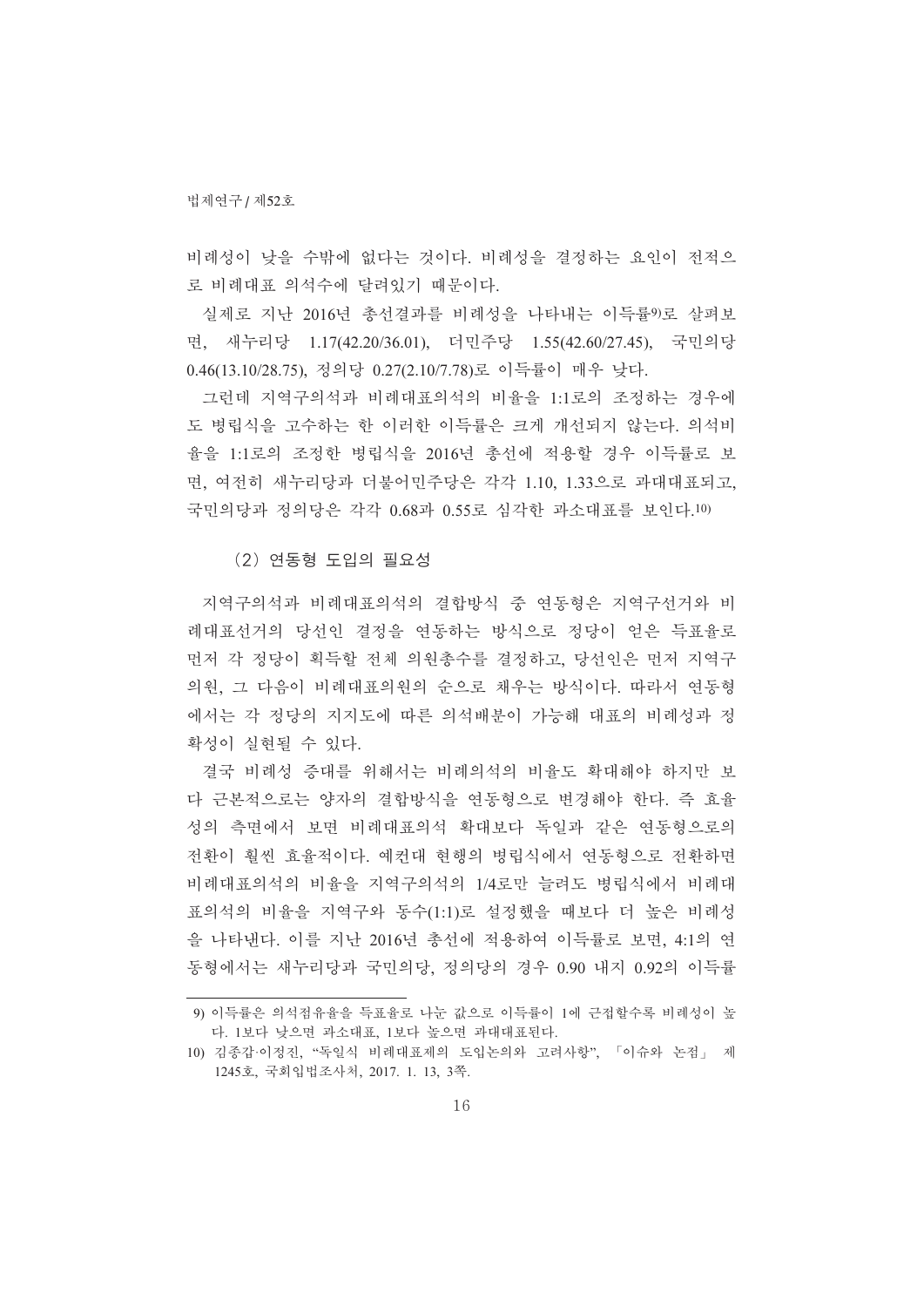로서 높은 비례성을 보이고, 더불어민주당의 과대대표도 1:1의 병립식에 서보다 완화되는 것으로 나타난다(1.33→1.22).11)

참고로 독일의 연동형 비례대표제의 경우 각 정당의 총의석수가 정당 명부에 대한 제2투표의 결과 획득한 득표율에 따라 정해진다. 즉 1차적으 로 각 정당이 차지함 수 있는 총 의석수가 여방을 단위로 각 정당이 획 득한 제2표의 유효득표율에 따라 배분되는 것이다. 이렇게 연방차원에서 각 정당에 배분된 의석수가 다시 각 정당의 주명부로 - 역시 유효득표 율에 따라 - 재분배된다.12) 이처럼 연동형의 경우에는 각 정당이 차지할 수 있는 - 지역구의석과 비례대표의석을 모두 포함하여 - 총 의석수가 이 미 정당투표인 제2표의 득표율에 따라 정해지므로 독일식은 비례대표제 의 기본바탕위에 지역구서거를 통한 인물서거적 요소를 혼합한 것이라고 할 수 있다. 이 연동형이 병립식에 비하여 비례성, 즉 득표율과 대표율의 일치 내지 대표형성의 정확성, 평등선거의 원칙, 소수·신진·개혁세력의 의 회진출가능성, 정당민주주의와 다원적 민주주의 등의 관점에서 보다 합리 적이고 비례대표제의 기본취지에 부합된다. 물론 의회의 안정된 다수세력 의 형성이라는 측면에서는 병립식이 효과적이라고 볼 수도 있으나, 연동 형을 취한다고 해서 반드시 군소정당이 난립하고 의회의 다수세력형성이 어려운 것도 아니고, 설사 다수정당이 난립하고 여소야대현상이 나타난다 고 하여 반드시 국정의 혼란이 오는 것도 아니다. 이러한 문제는 선거제 도와 직결되는 또는 선거제도만을 유일한 원인으로 하는 것이 아니며, 여 러 다양하고 복잡한 요소들과 관련되는 문제이고, 이를 독일 등 여러 국 가의 예에서도 알 수 있다. 따라서 정당투표를 바탕으로 한 1인 2표제에 의한 비례대표제의 경우 진정한 비례대표제의 특성을 살리고, 선거 및 정 치제도개혁의 취지도 살리려면 독일식 연동형을 채택해야 한다고 본다.

<sup>11)</sup> 이득률 새누리당 0.92(33.10/36.01) 더민주당 1.22(33.40/27.45) 국민의당 0.92(26.40/28.75) 정의당0.90(7.00/7.78). 김종갑·이정진, 앞의 글, 3쪽.

<sup>12)</sup> 독일 연방의회의 경우 지금까지는 총 323개의 소선거구에서 1명씩 선출되는 지역구 의원과 16개주별로 정당명부식 비례대표제에 의해 선출되는 328명을 합쳐 656명으 로 구성되었다(81 BWG). 그러나 선거법개정으로 2002년 가을에 실시된 여방의회 총 선에서는 각각 299석으로 줄어 총 598명으로 구성되게 된다(Art. 1 Nr. 1 des 13. Ges. z. Änd. des BWG v. 15.11.1996 - BGBl. I S. 1712).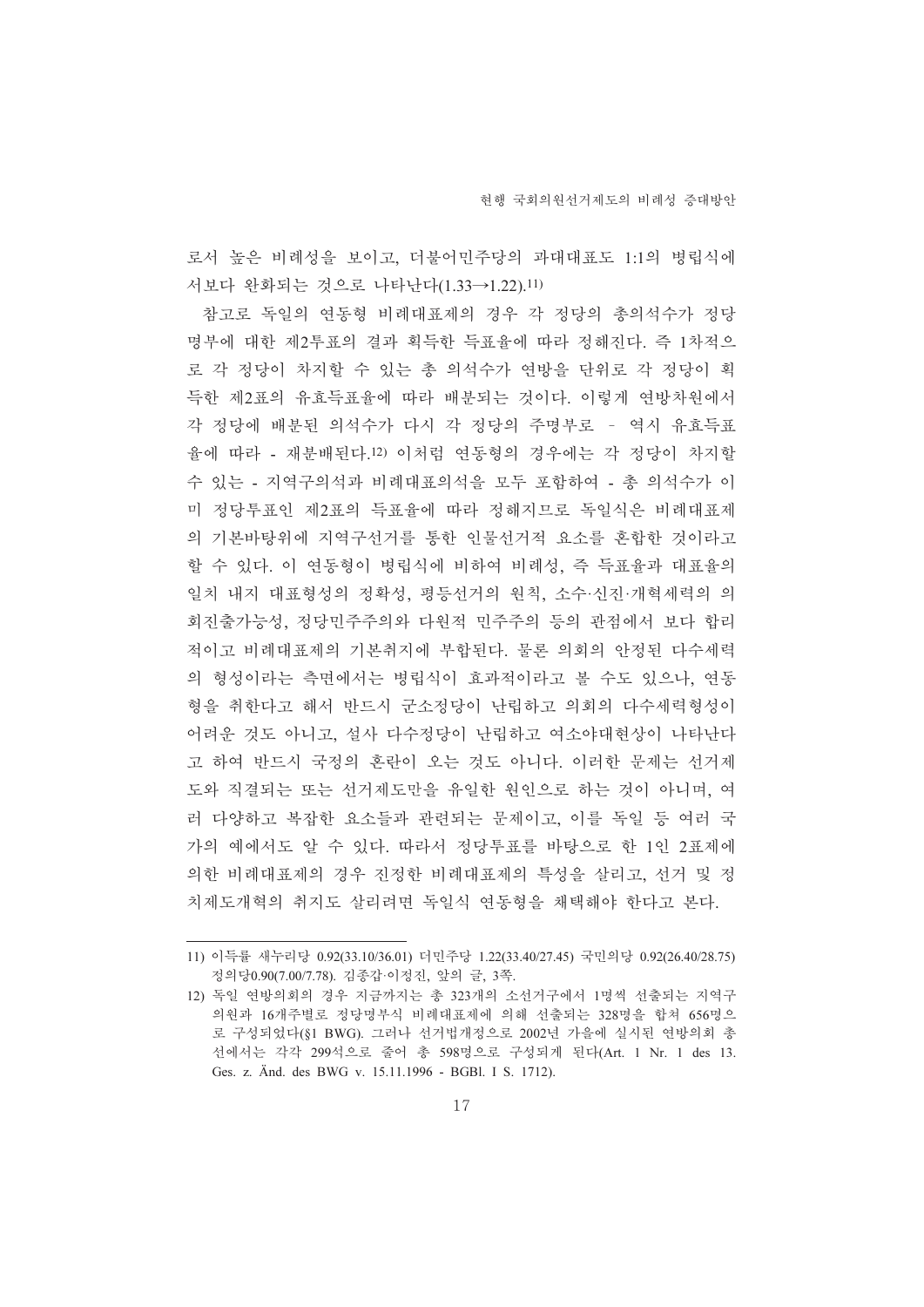그런데 독일식 연동형 비례대표제의 경우 특정정당의 지역구선거에서 차지한 의석수가 그 정당의 제2표의 득표율에 따라 획득한 총 의석수보 다 많을 때 소위 초과의석(Überhangmandate)이 발생하는데, 결과적으로 그 수만큼 의회의 총 의석수가 늘어나게 된다.13) 왜냐하면 각 정당에 대한 의석배부순서는 먼저 지역구의석이고 그 다음이 비례대표의석을 채우는 방식인데, 만일 그 해당 정당이 이미 차지한 지역구의석수가 그 정당에게 배분된 총 의석수보다 많을 때는 추가 배분될 비례대표의석이 당연히 없 게 되고, 그 정당이 이미 획득한 지역구의석은 모두 인정되므로 그 정당 에게 배부된 총 의석수를 초과한 지역구의석수 만큼 불가피하게 의회 총 의석수(의원정수)가 늘어나게 된다. 이러한 초과의석은, 예커대 어떤 특정 주에서의 선거참여율이 전체의 평균치보다 현저히 낮을 때, 또는 어떤 정 당이 자신의 지역구의석을 모두 극소수의 상대적 다수로서만 - 다른 정 당은 매우 큰 다수로서 획득한 것에 비하여 - 획득할 때 발생된다고 볼 수 있다. 일반적으로 초과의석의 발생은 의회의 다수형성이나 정당구도에 커다란 영향을 미치지 못하는 것으로 평가된다.

# 2. 지역구의석과 비례대표의석의 비율조정 및 비례대표 의원정수 증원

(1) 지역구의석과 비례대표의석의 비율조정

여기서 소선거구 다수대표의석수와 비례대표의석수의 비율이 문제될 수 있다. 이는 제1당의 안정의석 확보에 영향을 줄 수 있는데, 일반적으 로 소선거구 다수대표의석수가 많을수록 제1당에게 유리하다고 평가된다. 따라서 정국안정을 중요시한다면 지역구의석수를 높여야 할 것이고 대표 형성의 정확성을 꾀하려면 비례대표의석수를 높여야 할 것이다. 앞서 언 급한 바와 같이 중앙선관위는 국회의석을 지역구 200석, 비례대표 100석 의 2:1의 비율로 조정하는 개선안을 제안한 바 있다.

<sup>13)</sup> 독일에 있어서 초과의석에 대하여 자세한 것은 Schreiber, Handbuch des Wahlrechts zum Deutschen Bundestag, Carl Heymanns, 6. Aufl., 1998, S. 158ff.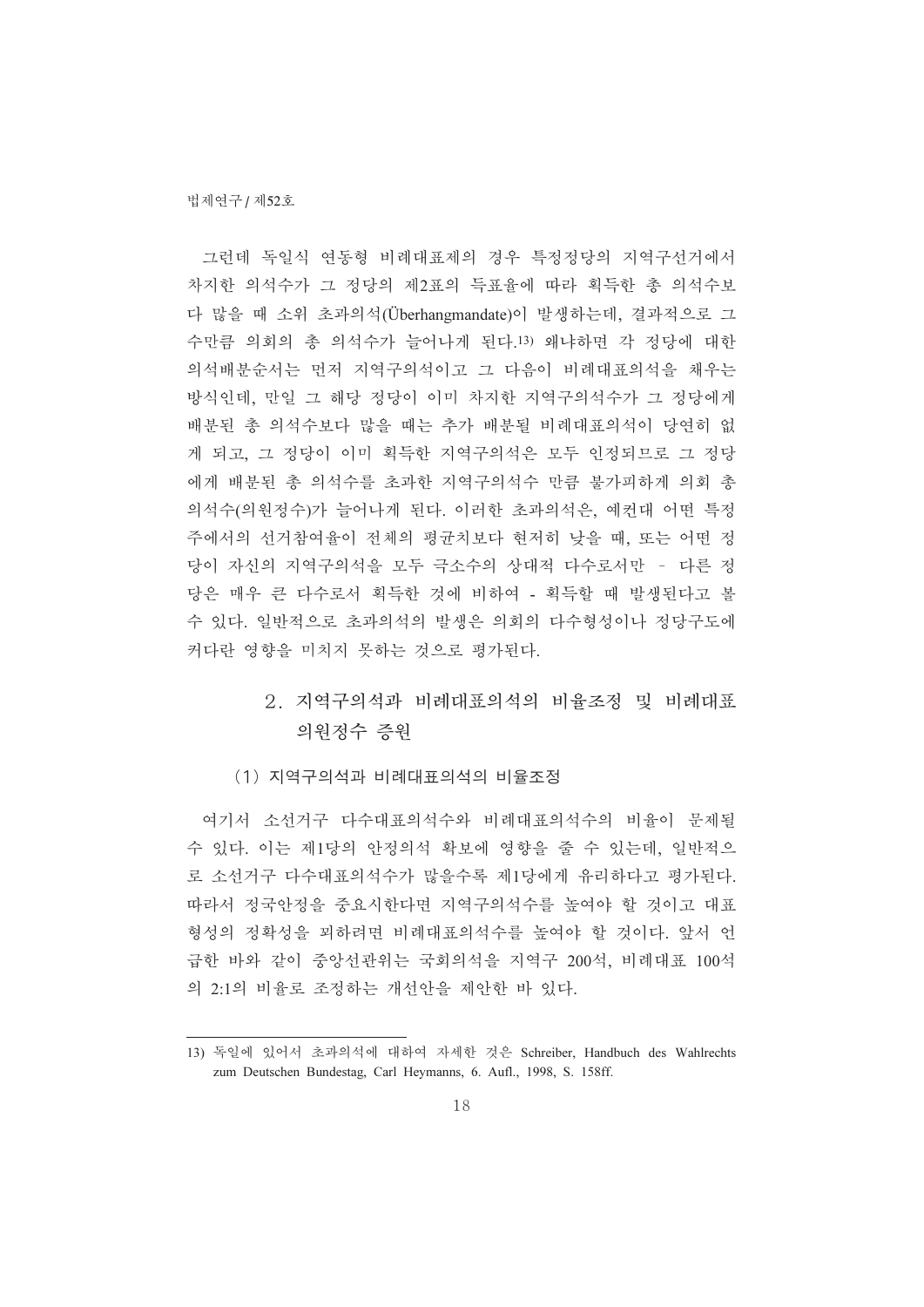그런데 연동형을 취한다면 비례대표제와 다수대표제와의 결합효과를 극대화시키고 과도한 초과의석의 발생을 방지하기 위하여 의석비율이 1:1 이 되는 것이 이상적일 것이다. 즉 연동형의 도입으로 인한 대표의 비례 성 증대와 표의 등가성 강화를 위해서, 그리고 연동형의 도입으로 야기되 는 부작용의 일종이 초과의석의 발생을 억제하기 위해서는 양자의 의석 비율이 1:1이 되는 것이 합리적이다. 이처럼 지역구의석과 비례대표의석 의 비율이 1:1인 모범적인 사례가 바로 독일이다. 따라서 우리의 경우도 만일 연동형 비례대표제를 도입하면 독일처럼 비례대표의석의 비중을 확 대하고 양자의 비율을 1:1로 조정하면 초과의석의 발생가능성을 낮출 수 畵惑.14)

독일식 여동제를 2016년 총선에 도입했을 때 초과의석의 발생가능성을 예측해보면 지역구와 비례대표의 비율이 1.62:1(253석:156석)이 될 때 까 지는 초과의석이 발생하는 것으로 나타난다. 더불어민주당의 배분의석은 109석으로 지역구에서 얻은 110석보다 1석 적어 초과의석이 1석 발생하 다. 이 초과의석을 차단하기 위해서는 총 배분의석을 409석에서 410석으 로 1석 늘려야 한다. 배분의석이 410석일 때 비로소 더불어민주당의 배분 의석이 110석이 되어 초과의석이 더 이상 발생하지 않는다. 결국 독일식 비례대표제의 장점으로 알려진 '득표 대비 의석점유의 완전비례상태'가 되도록 하기 위해서는 5.38:1인 현행 비율을 최소한 1.62:1(253:157)까지 확대해야 한다는 뜻이 된다.15)

앞서 언급한 바와 같이 실제로 독일의 경우 왕왕 초과의석이 발생한다. 그러나 그 원인 중 하나는 후술하는 바와 같이 독일이 각 주별 비례대표 명부를 작성하기 때문이다. 이는 독일이 연방국가이기 때문이라고 하겠 다. 따라서 연동형 비례대표제를 도입하더라고 전국단위 비례명부제를 취 한다면 초과의석의 발생가능성을 더욱 낮출 수 있다.

결국 지역구와 비례대표의 비율을 1:1로 하고, 더욱이 후술하는 바와 같이 비례대표명부작성을 전국단위로 한다면 초과의석의 발생가능성은

<sup>14)</sup> 김종갑, 독일의 선거제도 개혁논의와 한국에의 시사점, 「이슈와 논점」제1283호, 국 회입법조사처, 2017. 3. 17, 2쪽.

<sup>15)</sup> 김종갑, 앞의 글, 4쪽.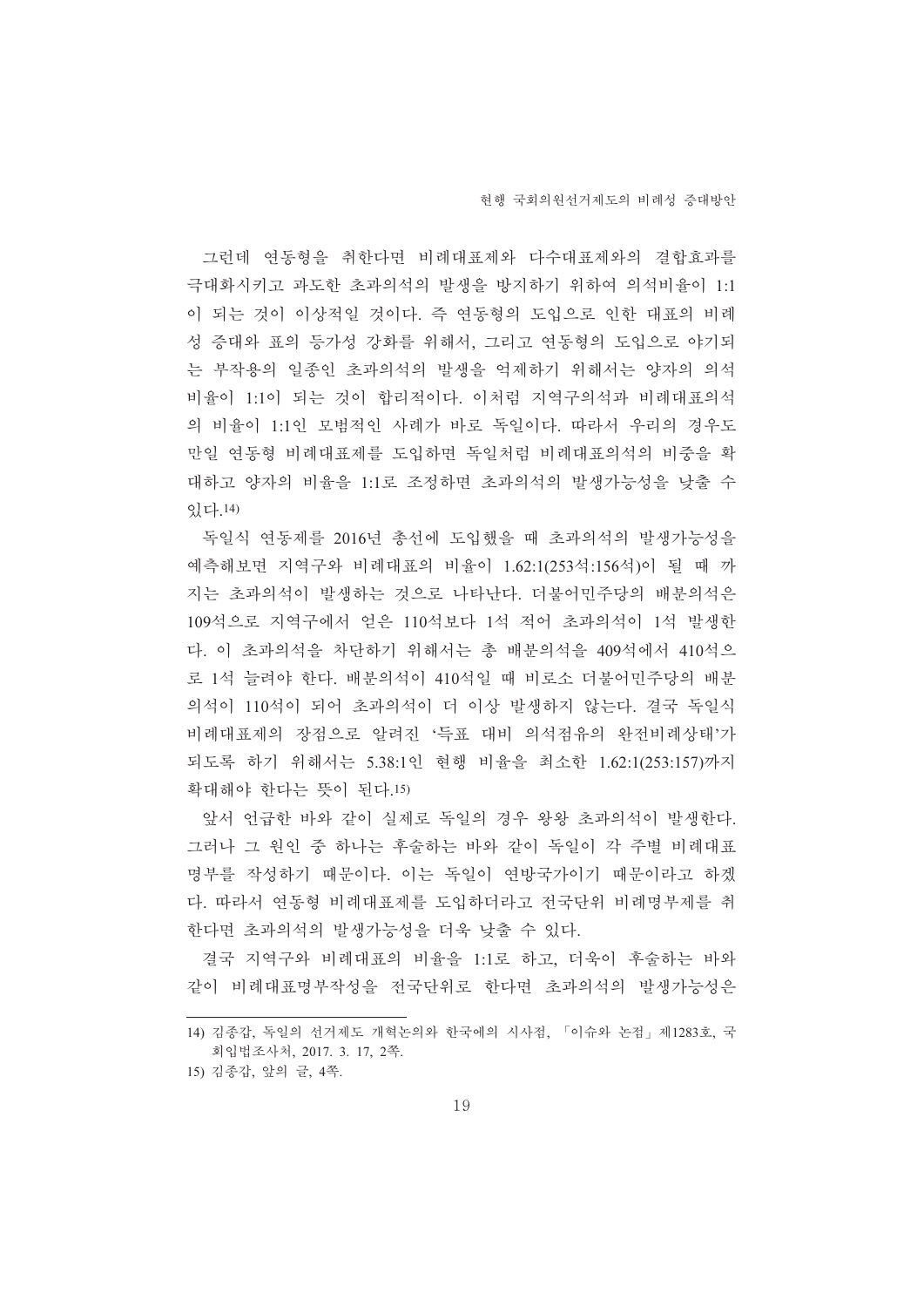법제연구 / 제52호

사실상 없다고도 볼 수 있다.

(2) 비례대표의원정수의 대폭적 증원

그런데 이러한 의석비율의 조정은 현행 의원정수하에서는 필연적으로 지역구의석의 대폭적인 축소를 수반한다. 그런데 이는 현재의 정치현실에 비추어 사실상 불가능하며, 다른 한편 만난을 무릅쓰고 굳이 지역구의석 의 대폭적인 축소를 밀어붙일 필요성도 없다. 지역구의석의 소폭적이 축 소와 전체 의원정수의 증원이 대안이다. 그런데 의원정수의 확대는 많은 반대에 부딪치다. 우선 예사상의 문제가 따른다. 아울러 국민들 대다수가 반대한다. 특히 국민들로부터 외면받는 국회의원들의 낮은 신뢰도가 큰 원인이다. 그동안 국회가 국민의 대의기관으로서 제기능을 하지 못했기 때문이다. 이는 여론조사결과가 보여준다. 2016년 7월 다섯째주 한국갤럽 의 정례 여론조사에서 국회의원 정수문제에 대한 설문조사를 한 결과 57%는 줄여야 한다, 29%는 현재 적당하다고 답변했다. 86%가 반대한 것 이다. 늘려야 한다는 건 7%에 불과했다.

1) 현행 의원정수의 문제점

그런데 다른 한편 현재의 의원정수로는 국회의 기능을 다하기 어렵다. 실제 1987년 이래 고정된 의원정수는 급증한 국정과제에 대한 국회의 대 처능력을 현저히 약화시킨다. 예컨대 400조원에 육박하는 국가예산을 겨 우 300명의 의원이 심사한다는 것은 불가능에 가깝다. 그러기에 북한 국 방비의 255배를 지출하고도 남북 대치 상황에서 북한 잠수함의 소재조차 파악하지 못했던 사태를 국회가 제대로 통제하지 못하게 된다. 재벌과 대 기업의 횡포에 내몰린 노동자와 소상인과 청년들이 절망의 하소연을 하 는 현장에 국회의원 한 사람 나오지 않는 기막힌 현실도 여기서 파생한 다. 그래서 의원의 증원과 비례대표의 확대는 가장 절실한 정치 과제가 되다.16)

앞서 언급한 바와 같이 선관위의 개선안은 현행처럼 국회의석을 지역

<sup>16)</sup> 한상희, "그래도 국회의원 수는 늘려야 한다", 경향신문, 2015. 9. 13.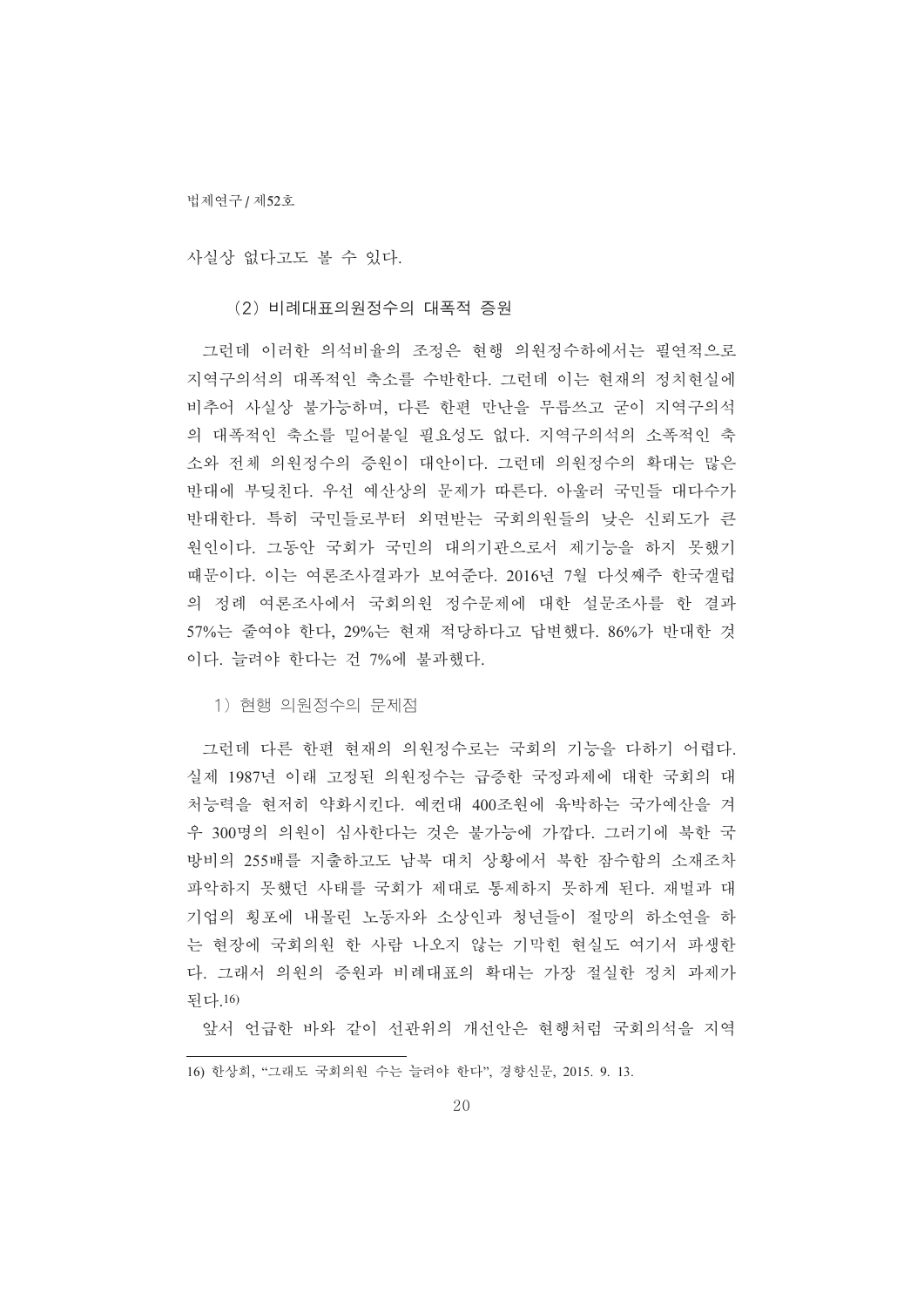구 200석, 비례대표 100석의 총 의석수 300석을 유지하고 있다.

2) 의원정수확대의 필요성

의원정수의 확대는 다음과 같은 효과를 가져온다.

첫째, 국민의 대표성이 강화된다. 의원정수가 부족하다는 것은 의원들 이 대표해야 하는 국민의 수는 늘어나고 각 개별 국민의 대표성이 줄어 든다는 것이다. 현재 OECD 평균은 인구 9만7000명당 1명이다. 이를 기준 으로 삼으면 국회의원 수는 510명이 돼야 한다.

둘째, 다양성이 확보된다. 사회가 복잡해지면서 다양한 갈등이 발생해 정치의 '갈등조정'기능이 더욱 요구된다. 국회의원은 단순히 법안을 만 드는 것뿐만 아니라 국민에 의해 선출된 '대변자'로 여러 갈등을 해결하 는 역할도 부여받고 있다. 특히 여성, 장애인, 비정규직 노동자 등 사회적 약자를 대변할 수 있는 사람이 더욱 필요하다. 의원수를 확대하지 않고 이를 채우면 좋겠지만, 그렇게 하려면 다른 분야를 축소해야 하는 경우가 생길 수 있다.

셋째, 국회의원의 특권과 기득권 타파를 위해서도 정수 확대가 필요하 다. 국회의원은 누리는 것에 비해 일하지 않는다는 비판을 받는다. 그래 서 의원 숫자를 줄여야 한다는 말도 나오지만, 그건 오히려 권력을 강화 해주는 꼴이다. 300명이 가져던 권력을 200명이 가지면 개인의 권위는 더 욱 올라간다. 그렇게 줄이다 한 사람이 권력을 가지면 '독재'가 된다. 다 수가 경쟁하는 체제에서는 오히려 특권의식을 가지기 어렵다.

넷째, 국회의원 수가 늘어나면 국회의원들이 제대로 일을 할 수 있게 될 것이다. 국회상임위원회가 두 개의 특별위원회를 포함해서 18개다. 예 결특위와 윤리특위는 겸직이고 국회운영위와 정보위원회도 겸직이다. 국 회의원 300명이 14개 상임위원회에 배치돼 있는데 하나의 위원회에 최소 16명에서 최대 30명까지이다.

다섯째, 헌법재판소가 지역간 인구편차를 2:1로 줄이도록 했기 때문에 의원정수를 늘리지 않으면 253개의 지역구를 줄이거나 비례대표를 줄일 수밖에 없다. 지역구를 지나치게 줄이면 지역의 대표성이 떨어지게 된다.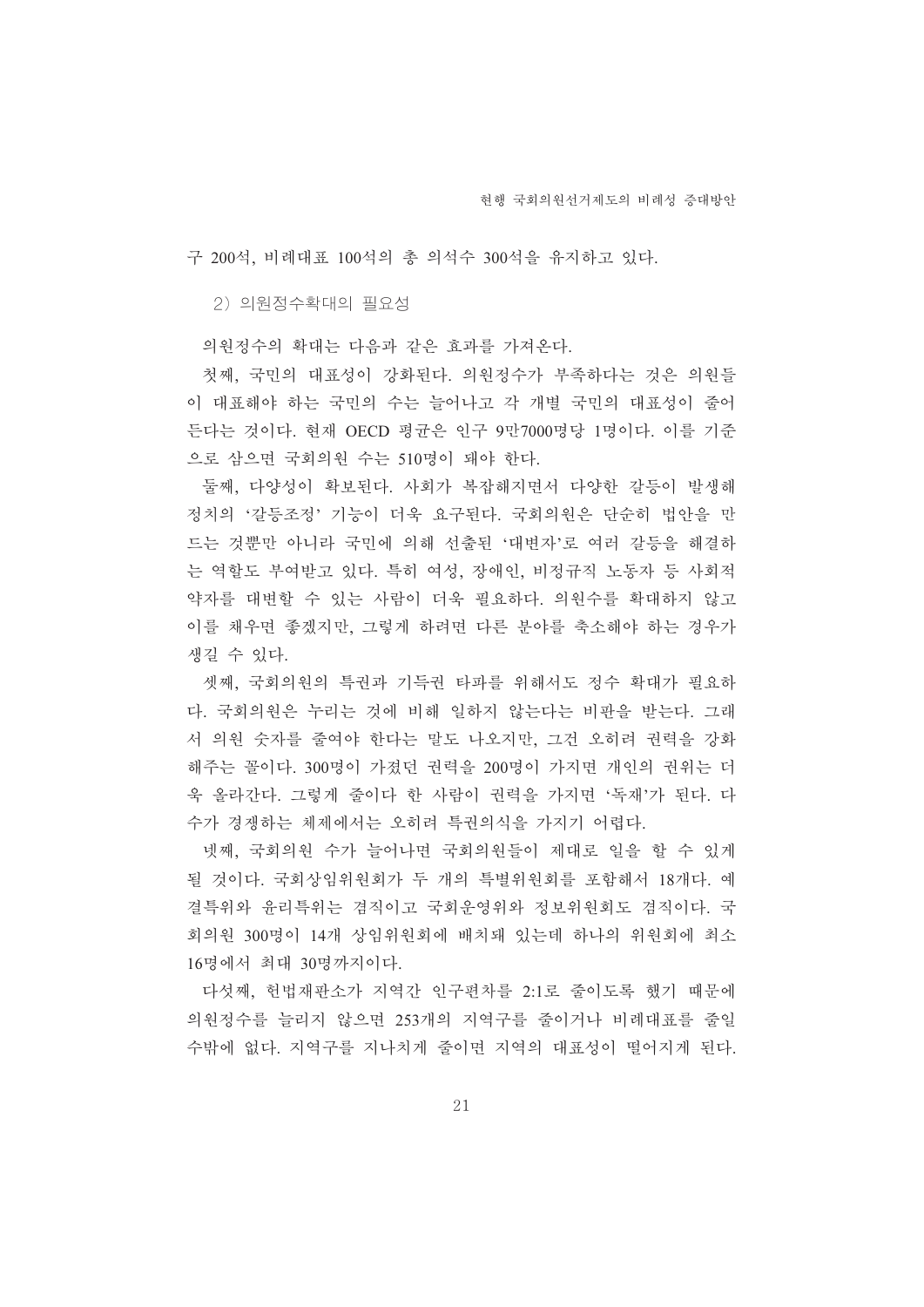인구가 많은 도시지역은 한개 지역에 국회의원이 3명이지만 농촌지역에 는 6~7개 자치군을 합쳐야 국회의원 1명이 나오는 구조다. 그러면 그만큼 지역대표성이 약화되니까 정치서비스를 받을 권리가 약해지는 것이다.

사실 의회 규모를 확대하는 것은 민주복지국가가 되기 위한 최소요건 이라고 할 수 있다. 의원에 대한 경제적 특혜를 축소하고 의원정수를 늘 려야 대통령과 사법부, 검찰과 관료, 독점 재벌을 견제할 수 있다.17)

결국 국민정서에는 반하지만 헌법이론적으로 그리고 현실적으로 따져 보면 의원정수의 증가가 국민들에게 손실이 아니라 오히려 득이 된다고 할 수 있다. 또한 예산상의 문제는 앞서 어급한 바와 같이 의원의 다양한 특권과 세비를 줄이면 되지만 18) 그와는 별도로 국회의원이 늘어나면 세 비부담 증가로 인한 손실보다는 국민들이 내는 세금의 누수를 막을 수 있는 부분이 훨씬 더 많다는 점에서 이익형량상 유리하다.19)

3) 외국의 예 및 적절한 의원정수

우리의 경우 국회의원 1인당 인구수는 약 17만명이다. 그런데 2014년을 기준으로 OECD 국가의 국회의원 1인당 인구수는 멕시코 6만5270명, 스 페인 8만5546명, 영국 9만8066명, 프랑스 11만4834명, 독일 13만5446명이 다. 특히 비례대표제를 채택한 북유럽의 경우 인구 550만 수주의 픽라드 가 200명의 의원을, 인구 천만이 되지 않는 스웨덴이 349석의 의석을 보 유하고 있다. 특히 덴마크, 스웨덴, 핀란드, 네덜란드, 벨기에, 스위스, 오 스트리아, 뉴질랜드 등 우리가 부러워하는 높은 '삶의 질'을 유지하는 국

<sup>17)</sup> 국회의원 정수 확대, 왜 국민에게 이로울까?, [Why뉴스] CBS노컷뉴스 권영철 선임기 畽, 2015. 8. 11.

<sup>18)</sup> OECD 기준으로 의원정수는 작지만, 의원들이 받아가는 세비는 높다. OECD 평균은 국민소득(GDP)의 2.8배인데, 우리는 5.5배다. 의원정수 확대와 함께 세비를 50~60% 삭감할 필요가 있다.

<sup>19)</sup> 국회의원 1인당 세비가 연봉 1억4320만원이고 보좌진과 차량유지비 등을 감안하면 연간 7억원 정도가 소요된다. 60명을 늘릴 경우 420억원의 예산이 추가로 소요되고 90명을 늘릴 경우 경우 630억원의 예산이 더 필요하다. 그런데 국회의 예산규모는 전체 예산규모에 비하면 말 그대로 '조족지혈'이다. 2015년도 예산이 375조 4천억원 이고 추경예산이 11조 5천억원 편성됐다. 올해 1년 예산이 386조 9천억원 거의 4백 조원에 육박한다. 국회예산은 전체 예산규모에 비하면 0.1%를 조금 넘고 0.2%에는 못미치는 규모다. 이 예산으로 전체 예산을 감시하는 것이다.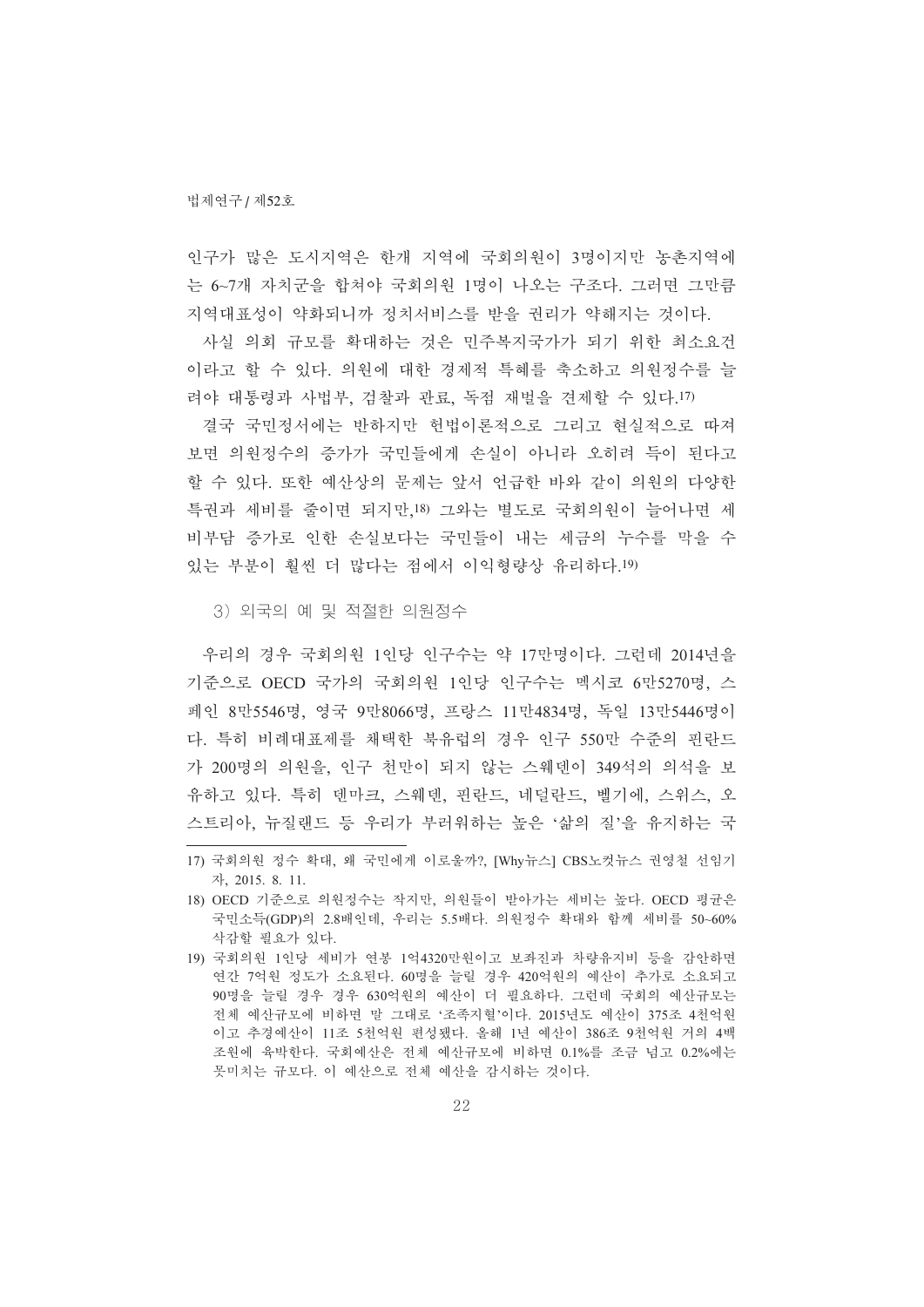가들은 인구 규모에 비해 국회의원 숫자가 우리보다 훨씬 많다.

1948년 제헌국회 당시 국회의원은 200명이었다. 이후 1987년 민주화로 탄생한 13대 국회는 299명, 현재 19대 국회는 300명이다. 제헌국회와 비 교해 총 인구수가 2.5배 늘어나는 동안 국회의원수는 1.5배 증가에 그쳤 다. 제헌국회는 국회의원 1명이 국민 10만 명을 대표했다면. 지금은 약 17만명을 대표해, 인구수를 기준으로 한 대표성은 크게 낮아졌다고 볼 수 있다. 시대 변화에 따라 국민들의 다양한 요구와 다원화된 가치를 반영하 려면 의원정수를 확대해야 한다.

국회의 핵심 역할인 입법기능과 예산심의 확정기능, 행정부와 사법부에 대한 감시·겹체 및 통제기능 등이 활성화되기 위해서도 이를 가능케 하 는 의원정수와 다양한 구성이 필요하다. 18대 국회는 13대 국회에 비해 처리 의안이 9.4배가 늘었지만, 임기만료로 폐기된 법안은 47.7배가 증가 했다. 건수 올리기 식 법안 발의, 의원들의 전문성 부족도 문제지만 환경 노동위워회, 미래창조과학방송통신위원회, 교육문화체육관광위원회 등 복 수의 정부 부처를 맡는 상임위원회 구조와 의원 1명이 여러 개의 상임위 원회를 겸직하는 현실도 문제이다. 1987년 민주화 이후 부활한 국정감사 와 국정조사도 마찬가지이다. 지난해의 경우 국정감사는 피감기관이 총 672개로 상임위원회 한 곳당 42개 기관을 맡았다. 하루 평균 2~3개 기관 을 감사해야 하고 국정조사 역시 정책적 사안 보다는 정치적 사안에 집 중되면서 부실, 졸속이라는 비판과 함께 매번 국정감사 무용론이 제기되 고 있다. 국회 운영방식도 문제가 있지만 기본적으로 거대한 행정부와 사 법부를 견제하기에는 국회의원이 부족하다고 볼 수 있다.20)

결국 외국의 입법례와 우리의 정치현실 및 국회의 기능, 지역구의석수 의 대폭적 축소의 어려움과 부수적 지역대표성, 비례대표의석비율 등 다 양한 사안을 고려할 때 전체의석수는 500석이 적당하다고 여겨진다.

<sup>20)</sup> 조동진, 국회의원 수 확대, 새누리당은 왜 반대할까?, [정치제도, 이렇게 바꾸자·<1>] "의원 특권 없애고 수는 늘려야", 프레시안 2017. 6. 8.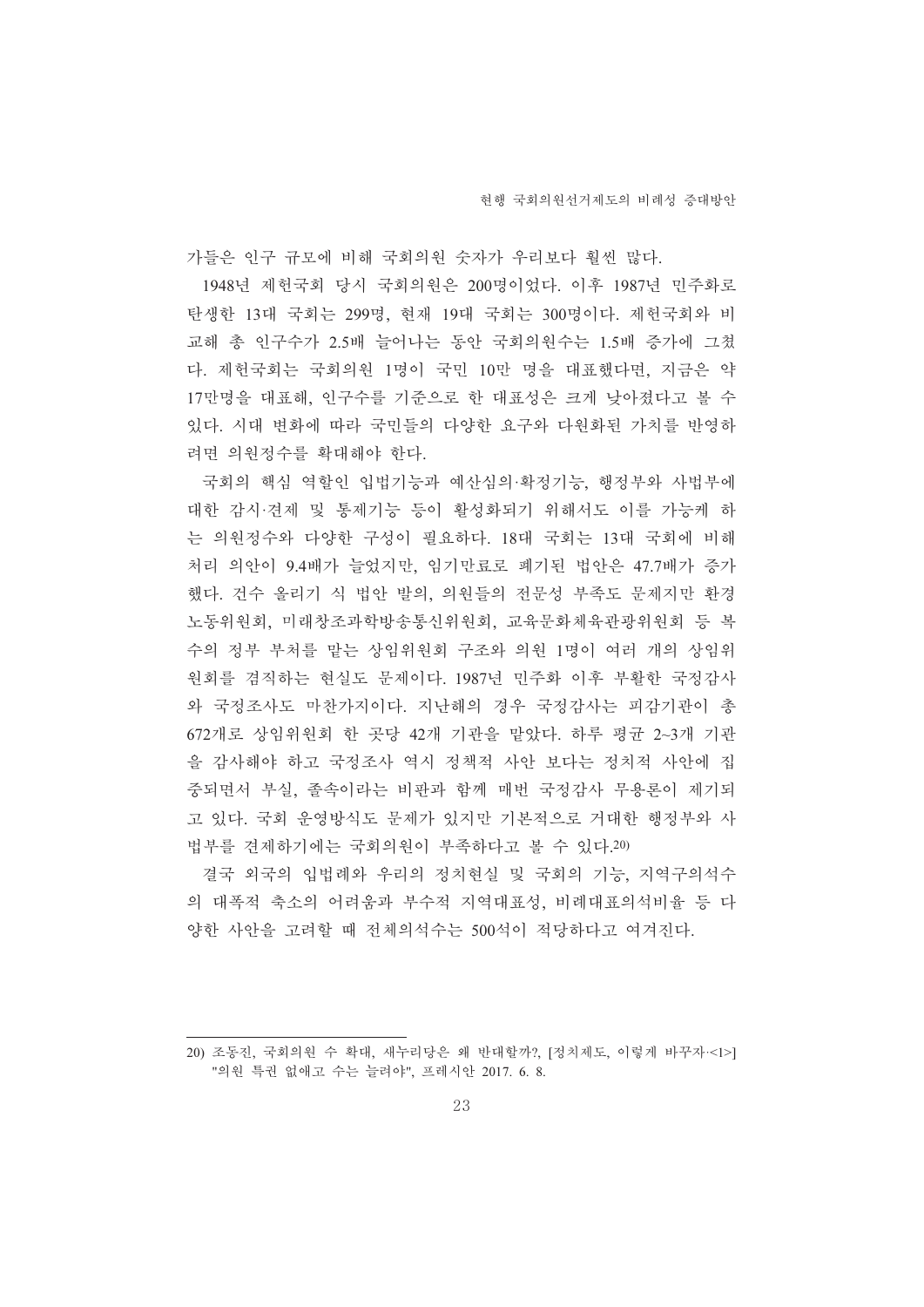#### 3. 비례대표명부작성과 선거구 문제

(1) 비례대표선거구 문제

연동형 비례제의 도입과 관련하여 비례대표명부를 전국 단위로 작성하 느냐, 아니면 그동안 정치권에서 주장되어 온 바와 같이 권역별로 실시하 는냐가 문제가 될 수 있다. 앞서 언급한 바와 같이 선관위는 권역별 비례 대표제를 제안했다. 그러나 이는 타당하지 못하고 비례대표제의 본질과 기능을 살리기 어렵다.

결론적으로 권역별이 아닌 전국구, 즉 전국을 하나의 선거구로 하는 명 부작성과 정당득표율집계 및 의석배분방식이 채택되어야 한다. 이러한 전 국명부방식은 먼저 투표와 대표간의 비례성 증대에 보다 효율적이다. 21) 전국명부방식이 권역별명부방식보다 높은 비례성을 보일 수 있는 것은 두 가지 이유 때문이다. 우선 전국명부로 하면 개별 권역간 구분으로 인 해 의석으로 전환되지 못하고 버려지는 사표가 줄어든다. 또 전국명부방 식의 경우 권역별명부방식보다 초과의석이 발생할 확률이 낮다. 권역명부 가 작성되는 선거구가 많을수록 정당의 득표율에 따른 배분의석보다 지 역구의석이 많을 확률이 높아질 수밖에 없고, 반대로 선거구가 클수록 그 확률은 낮아지게 된다. 초과의석의 발생가능성이 낮다는 것은 비례성이 높아지다는 의미이다.22) 일반적으로 초과의석의 발생에 영향을 미치는 변 수는 지역구와 비례대표의 의석비율, 명부작성방식, 분할투표율, 선거구의 크기 등을 들 수 있는데, 이 중 의석비율과 명부작성방식이 일반적으로 가장 큰 영향을 미치는 요인이라 할 수 있다. 일반적으로 독일식 비례제 를 도입한 국가 중 가장 성공적인 사례로 뉴질랜드를 예로 들고 있는데, 뉴질랜드의 경우 초과의석이 거의 발생하지 않고 상당히 높은 정당지지 도의 비례성을 확보하고 있는 이유가 뉴질랜드가 채택한 전국명부방식에 기인하고 있다고 평가된다. 즉 뉴질랜드는 전국명부방식을 채택하고 있기 때문에 권역명부방식에서 발생할 수 있는 초과의석이 상당부분 상쇄되는

<sup>21)</sup> 비례대표제의 경우 선거구가 커질수록 투표와 대표(의석)간의 비례효과는 커진다.

<sup>22)</sup> 김종갑·이정진, "뉴질랜드 비례대표제의 주요 특징 및 시사점", 「이슈와 논점」 제 1254호, 국회입법조사처, 2017. 2. 9, 2-3쪽.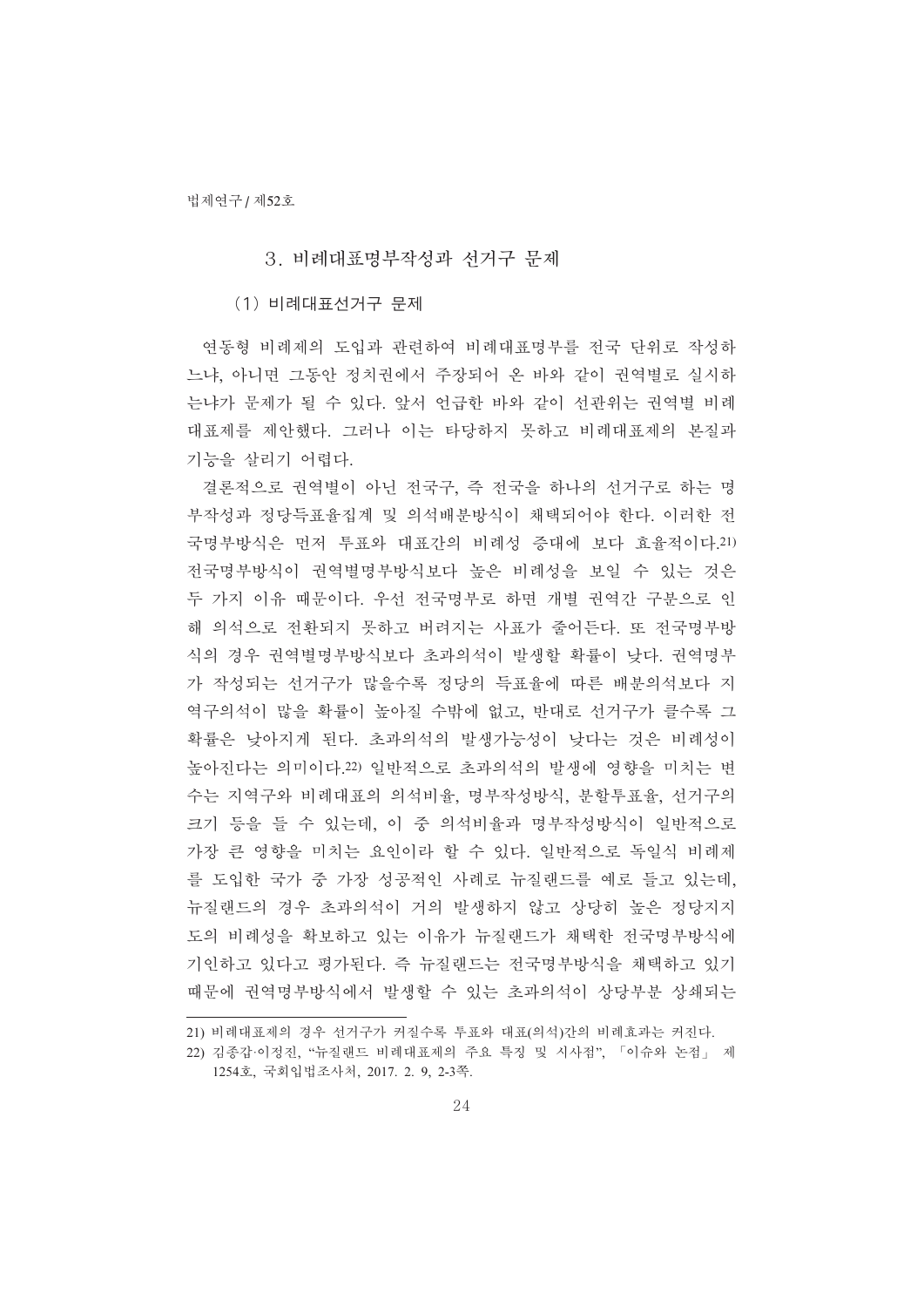효과를 보인다는 것이다. 그러한 점에서 연동형 비례대표제를 도입할 경 우 전국명부방식이 그 자체 높은 비례성 확보와 더불어 초과의석의 발생 으로 인한 비례성 저하와 총의석수의 증가를 최소화할 수 있는 방안이 될 수 있다.23)

또한 저국명부방식하에서 저국적 또는 전문가적 인물의 당선가능성을 높이고, 선거구분할의 문제점을 해소하며, 소수·신진·개혁정당의 의회진출 가능성을 높이고, 특정지역 내지 특정권역에서의 특정정당 내지 대정당의 지배 - 우리의 지역분할구도를 상기하라 - 를 배제할 수 있다. 즉 전국구 가 아닌 권역별로는 지역갈등해소에 도움이 되지 않고, 우리와 같은 심화 된 지역구도하에서는 특정권역에서 특정정당이 당선자를 휩쓰는 현상이 나타날 가능성이 높아 오히려 지역갈등을 증폭시킬 우려마저 있다. 결국 권역별 비례대표의원선출제도는 앞서 언급한 비례대표선거제의 장점과 도입취지를 퇴색시키는 것으로서 오히려 우리의 지역분할구도를 증폭시 키고 고착화시키는 역기능을 가질 수도 있다.

참고로 독일의 경우에는 각 주별로 정당명부를 작성하되, 각 정당의 의 석배분은 전국을 하나로, 즉 연방단위로 각 정당이 획득한 제2표의 득표 율에 따라 의회의 총 의석수가 배분되는 방식을 취하고 있다. 물론 이러 한 의석배분에는 유효득표율 5% 이상 또는 3인 이상의 지역구 당선자를 낸 정당만이 참여 할 수 있다. 또한 여기서의 총 의석수에는 무소속후보 자로 제1표에 의해 지역구에서 당선된 자의 수와 저지조항을 통과하지 못한 정당의 후보자로 제1표에 의해 지역구에서 당선된 자의 수는 제외 된다. 그 다음 이렇게 배분된 각 정당의 의석수는 각 주별로 역시 각 주 의 정당이 획득한 제2표의 득표율에 따라 배분된다. 그 다음 이렇게 배분 된 각 주의 정당의석수는 각 소선거구 다수대표선거에서 당선된 의석수 를 제외한 다음 각 주의 정당명부에 등재된 순위에 따라 배분된다. 만일 동일 후보자가 지역구선거와 비례대표선거에서 모두 당선된 경우에는 지 역구 선거에서 당선된 것으로 간주한다. 여기서 앞서 언급한 바와 같이 특정정당의 지역구선거에서 차지한 의석수가 그 정당의 제2표의 득표율

23) 김종갑·이정진, 앞의 글, 3-4쪽.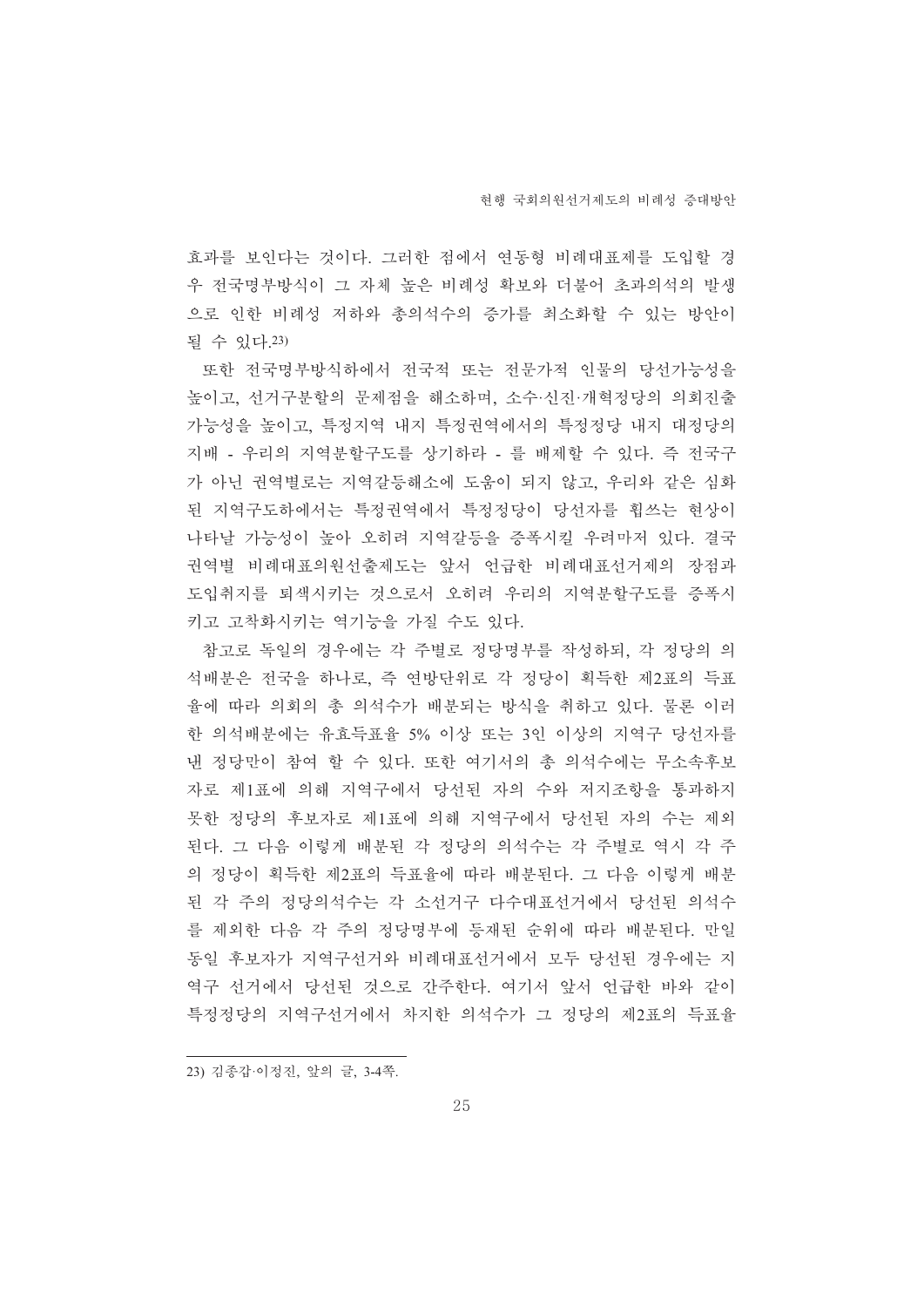에 따라 획득한 총 의석수보다 많을 때 초과의석이 발생하는데, 결과적으 로 그 수만큼 의회의 총 의석수가 늘어나게 된다.

이처럼 독일의 경우 비록 정당명부작성이 주단위로 이루어지긴 하지만, 제2표의 득표율집계와 각 정당에 대한 총의석수의 배분이 기본적으로는 여방단위로 이루어지고, 저지조항의 적용도 여방단위로 이루어지는 것을 볼 때, 24) 독일의 비례대표선거는 사실상 그 효과면에서 연방단위로 실시 되고 있다고 해도 과언이 아닐 것이다. 아울러 주차원에서 정당명부작성 이 이루어지는 것은 독일의 지방분권적 역사, 그리고 독일이 하나의 독립 한 국가적 성격을 지닌 주들로 이루어진 여방국가라고 하는 사실과 무관 하지 않다.

따라서 독일과는 달리 여방국가가 아닌 단일국가인 우리의 경우, 그리 고 앞서도 언급했듯이 사회적·지역적 통합의 필요성이 절실한 우리의 현 실에 비추어 볼 때 권역별이 아닌 전국을 하나의 선거단위로 하는 비례 대표제가 채택되어야 한다.

한편 그동안 과거 권역별 비례대표제를 주장해온 일부 정치권의 선거 법 개정안에 따르면 권역별 비례대표제를 실시할 경우 권역별로 각 정당 이 차지할 수 있는 의석수의 상한을 2/3로 제한하고 있다. 이는 권역별로 비례대표선거가 이루어질 경우 특정지역에서 특정정당이 배타적으로 지 배할 가능성이 크고, 이는 지역대립을 심화시켜 사회통합을 오히려 저해 하며, 결과적으로 비례대표제의 도입취지에 반한다는 취지에서 제기되는 대안책으로 여겨진다. 그러나 앞서도 언급했듯이 이러한 예상되는 문제점 은 전국단위의 비례대표선거구제로 해결되어야지. 이러한 미봉책으로 해 결될 문제는 아니다. 아울러 권역별로 정당이 차지할 수 있는 의석수의 상한을 득표율을 무시하고 2/3로 제한하는 등의 강제적인 의석할당은 유 권자의 민의와 지지도를 무시하는 처사로서 득표율에 따른 비례적인 의 석배분을 요구하는 비례대표제의 본질과 표의 등가성을 본질로 하는 평 등선거의 원칙 및 정당민주주의의 이념에 위배되는 위헌적인 발상이라고

<sup>24)</sup> 독일도 처음에는 것당별 득표율집계와 의석배분 그리고 저지조항의 적용이 1차적으 로 주차원에서 이루어졌으나, 1953년과 1956년의 선거법개정이후 모두 연방차원에서 행해지고 있다.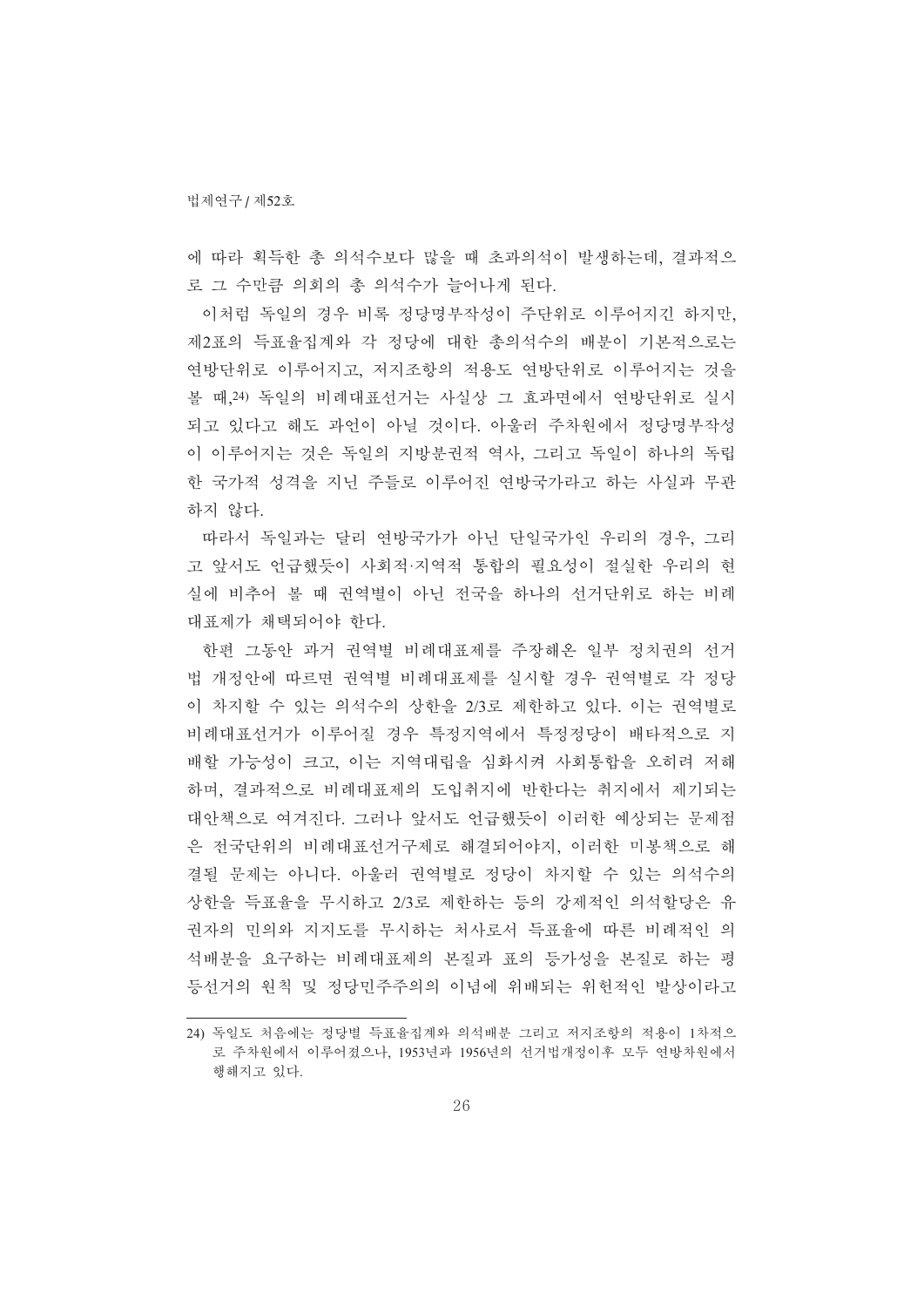하지 않을 수 없다.

(2) 중대선거구제의 도입문제

1) 비례성의 증대와 중대선거구제의 장점

현행 지역구국회의원선거제도는 소선거구다수대표제이다. 그런데 이 제 도는 대표의 정확성, 비례적인 대의, 평등선거의 원칙, 소수보호, 정당민 주주의를 바탕으로 하는 다워적 민주주의 등과 조화를 이루기 어렵다. 따 라서 다수대표제와 비례대표제를 결합하는 선거제도를 유지하는 한 비례 성의 증대 등 위에서 언급한 장점을 실현시키기 위해서는 다수대표제 선 거구의 확대가 대안으로 떠오른다. 즉 중대선거구제를 도입하는 것이다. 왜냐하면 중대선거구제하에서는 상대적으로 낮은 득표율로도 당선이 가 능하기 때문에 범지역적인 대의기능이 가능하고, 사표가 줄어들어 대의의 비례성과 민주적 정당성 확보가 용이해지며, 소수세력의 당선이 용이해지 고 다당제의 출현가능성이 커져 결과적으로 평등선거의 원칙과 대표의 정확성, 소수보호와 정당민주주의를 바탕으로 하는 다워적 민주주의의 실 현이 용이해진다고 평가되기 때문이다.

또한 다른 한편 비례대표제와 중대선거구제가 결합할 경우 초과의석의 발생을 억제한다고 평가된다. 왜냐하면 초과의석은 일반적으로 거대정당 에 집중하여 발생하게 되는데, 소선거구제에서 나타나는 거대정당의 의석 독점을 완화하면 정당간 의석분점이 나타나고, 이는 초과의석의 발생확률 을 낮추게 되기 때문이다. 다수대표제 지역선거구를 확대할수록 의석점유 의 분산효과는 커지게 된다.25)

2) 중대선거구제도입의 문제점

그러나 이는 다음과 같은 이유에서 적절한 개선방안이라고 보기 어렵다. 첫째, 중대선거구제가 소수세력과 신진세력의 의회진출을 용이하게 하

<sup>25)</sup> 김종갑, "독일의 선거제도 개혁논의와 한국에의 시사점", 「이슈와 논점」 제1283호, 국회입법조사처, 2017. 3. 17, 1-2쪽 참조.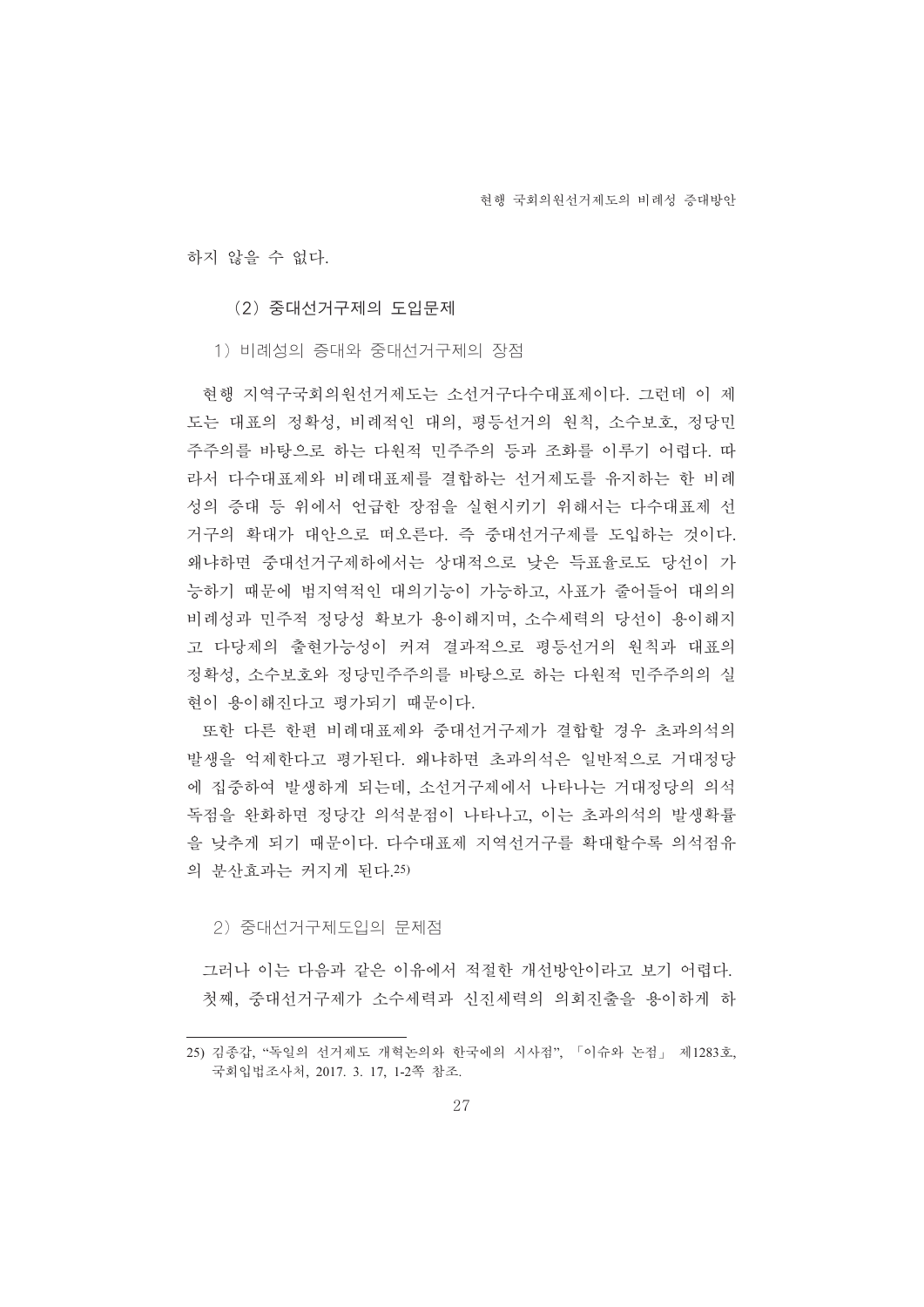고, 돈안드는 선거를 가능하게 하며, 지역초월적 대의기능을 가지고 있어 지역갈등을 완화시키는데 기여할 수 있고, 사표를 줄이는 장점을 가지고 있다고 주장된다. 그러나 실제로는 그러한 기대와는 달리 기존의 전국적 인물 등 기성정치인에게 유리하고, 지역구가 넓어져 선거비용과 지역구관 리비용이 오히려 훨씬 증가되어 결과적으로 다수세력과 대정당에게 유리 하며, 또한 지역구가 넓어진다 하더라도 전국구가 아닌 한 중대선거구로 는 지역갈등해소에 도움이 되지 않고, 우리와 같은 심화된 지역구도하에 서는 특정지역에서 특정정당이 당선자를 휩쓰는 현상이 나타날 가능성이 높아 오히려 지역갈등을 증폭시킬 우려마저 있다. 설사 중대선거구제가 소수세력과 신진세력의 의회진출을 용이하게 하고 사표를 줄이는 효과를 가져 온다고 할지라도, 이러한 효과는 이미 비례대표제로 보완이 되는 것 이기 때문에 굳이 중대선거구제를 비례대표제에 결합시키는 것은 의미가 없고, 체계정당성에 부합된다고 보기도 어려우며, 그 성공적인 예도 찾아 보기 어렵다.

둘째, 만일 각 정당이 각 선거구의 의원정수만큼의 후보자를 낼 수 있 게 한다면 대정당이나 특정지역에서의 특정정당이 당선자를 모두 독식하 는 현상이 나타날 가능성이 높아 선거제도의 개혁을 통해 해결하고자 하 는 문제점이 오히려 증폭되는 결과가 초래될 수 있다. 그렇지 않고 반대 로 각 정당이 각 지역구에서 오직 1명의 후보자만을 낼 수 있도록 제한 할 경우에도 반드시 소수세력이나 군소정당에게 유리하다고는 할 수 없 다. 왜냐하면 우리의 지역구도와 정당구조하에서는 소수세력이나 신진세 력 또는 지역적 기반이 약한 세력의 지역구서거를 통한 의회지출은 여전 히 어려워 결과적으로 기성의 대정당들이 의석을 독점하게 되고 여타의 세력의 의회진출은 여전히 어려울 수밖에 없을 것이기 때문이다. 설사 그 렇지 않고 반대로 소수세력과 군소정당에게 유리한 결과가 초래된다면 그 경우에는 오히려 의회에서의 군소정당의 난립이 우려될 수 있고, 이러 한 현상이 비례대표제와의 결합으로 증폭될 가능성이 높다고 볼 수도 있 다. 한편 해당 선거구에서의 각 정당의 후보자수를 획일적으로 제한할 경 우 이러한 제한은 대정당과 군소정당간의 실질적 차이와 국민의 정당에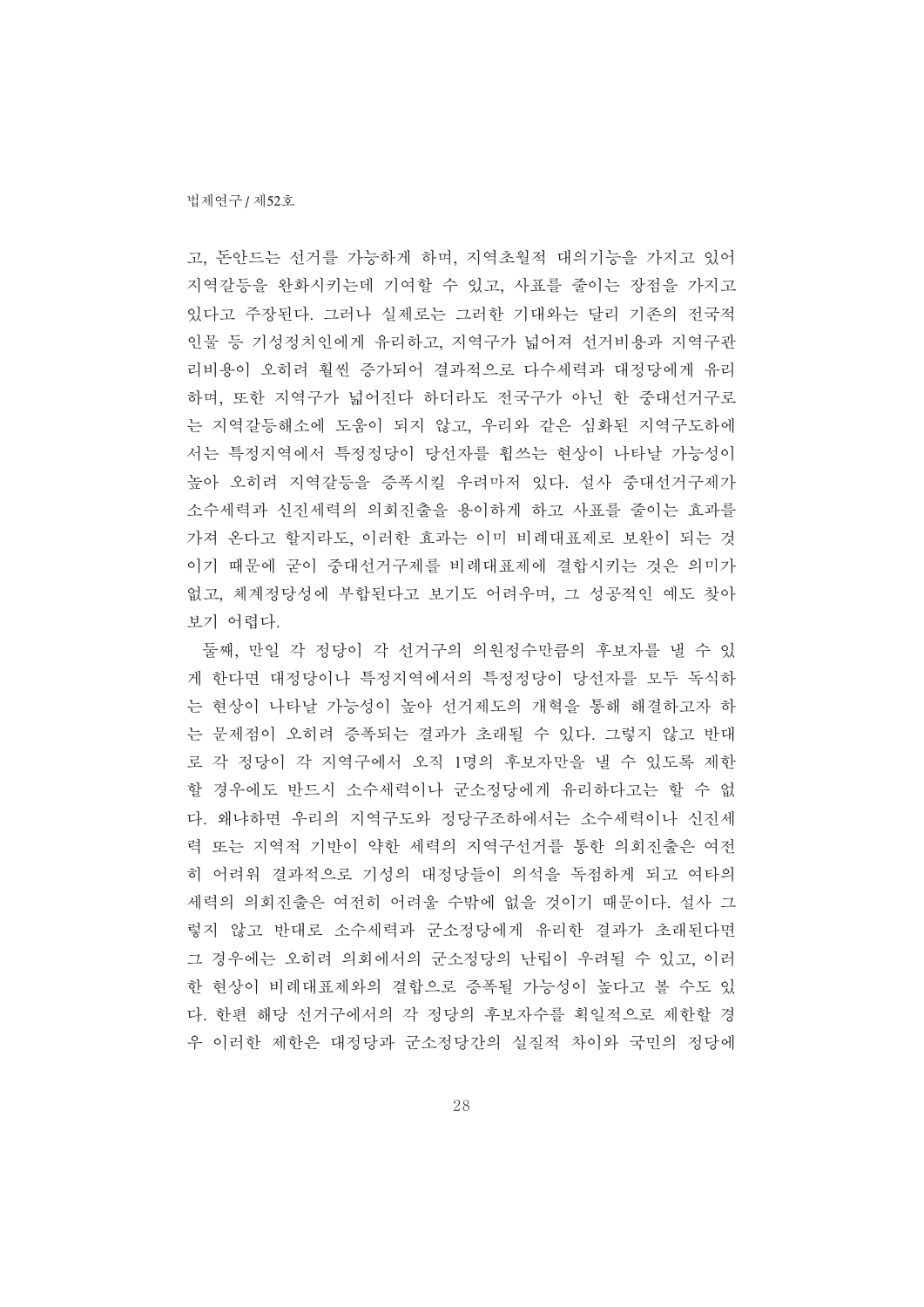대한 지지도의 차이를 무시하는 것으로서 대정당에게 지나치게 불리하게 작용하게 되어 결과적으로 평등의 원칙과 비례의 원칙에의 위반의 소지 가 있고, 아울러 투표의 성과가치의 평등과 정당 등 선거참여자의 실질적 기회균등을 내용으로 하는 평등선거의 원칙 및 역시 정당 등 선거참여자 의 자유로우 선거참여와 후보자배출을 내용으로 하는 자유서거의 원칙에 의 위반의 소지도 있으며, 결국 선거인의 지지도와 의석수간의 비례성을 저하시킨다.

셋째, 중대선거구제의 경우 1등 당선자와 후순위 당선자간의 득표수는 혀저한 차이를 보일 확률이 높고.26) 따라서 이는 민주적 정당성의 크기의 현저한 차이를. 그리고 결과적으로 투표의 성과가치의 평등을 내용으로 하는 평등선거의 워칙에 대한 위반을 초래하게 된다.

넷째, 중대선거구제의 경우에는 의원의 지역대표성과 대의제도의 중요 한 기능인 책임정치실현기능이 약화될 우려가 있다. 물론 국회의원은 자 유위임의 원칙에 따라 국가와 국민 전체를 대표하여 국익과 양심에 따라 대의활동을 하는 것이지, 특정지역과 지역주민을 대표하는 것은 아니기 때문에 헌법상 원칙적으로 국회의원에게 지역대표성이 인정될 수는 없다 고 하겠다.27) 그러나 자유위임의 원칙과 조화될 수 있는 한도내에서는 적 어도 정치적으로는 국회의원에게 보충적·부수적인 지역대표성을 인정할 필요가 있는데, 소선거구제의 경우와는 달리 중대선거구제의 경우에는 한 선거구에 복수의 의원이 의정활동을 하게 되므로 상대적으로 지역대표성 이 약화되는 문제점이 있다. 아울러 책임정치실현기능을 가지는 대의제도 의 경우 차기선거에서 지역유권자의 지역대표의원에 대한 책임추궁과 신 임부여가 가능해야 하는데, 역시 앞서 언급한 이유로 중대선거구제의 경 우 상대적으로 대의활동에 대한 의원의 책임소재가 모호해져 명확한 책 임추궁과 신임부여가 어려워지고 결과적으로 책임정치실현기능이 약화될

<sup>26)</sup> 물론 이러한 당선자간의 득표수의 차이는 소선거구제하에서도 발생되는 불가피한 현 상이긴 하지만, 중대선거구제하에서는 이러한 현상이 증폭될 가능성이 더 높을 수 畵惑.

<sup>27)</sup> 대의제도의 이념적 기초인 자유위임의 원칙에 대하여 자세한 것은 정연주, "현행선 거제도의 문제점", 「고시계」 제39권 제8호, 1994. 8, 85쪽 이하 참조.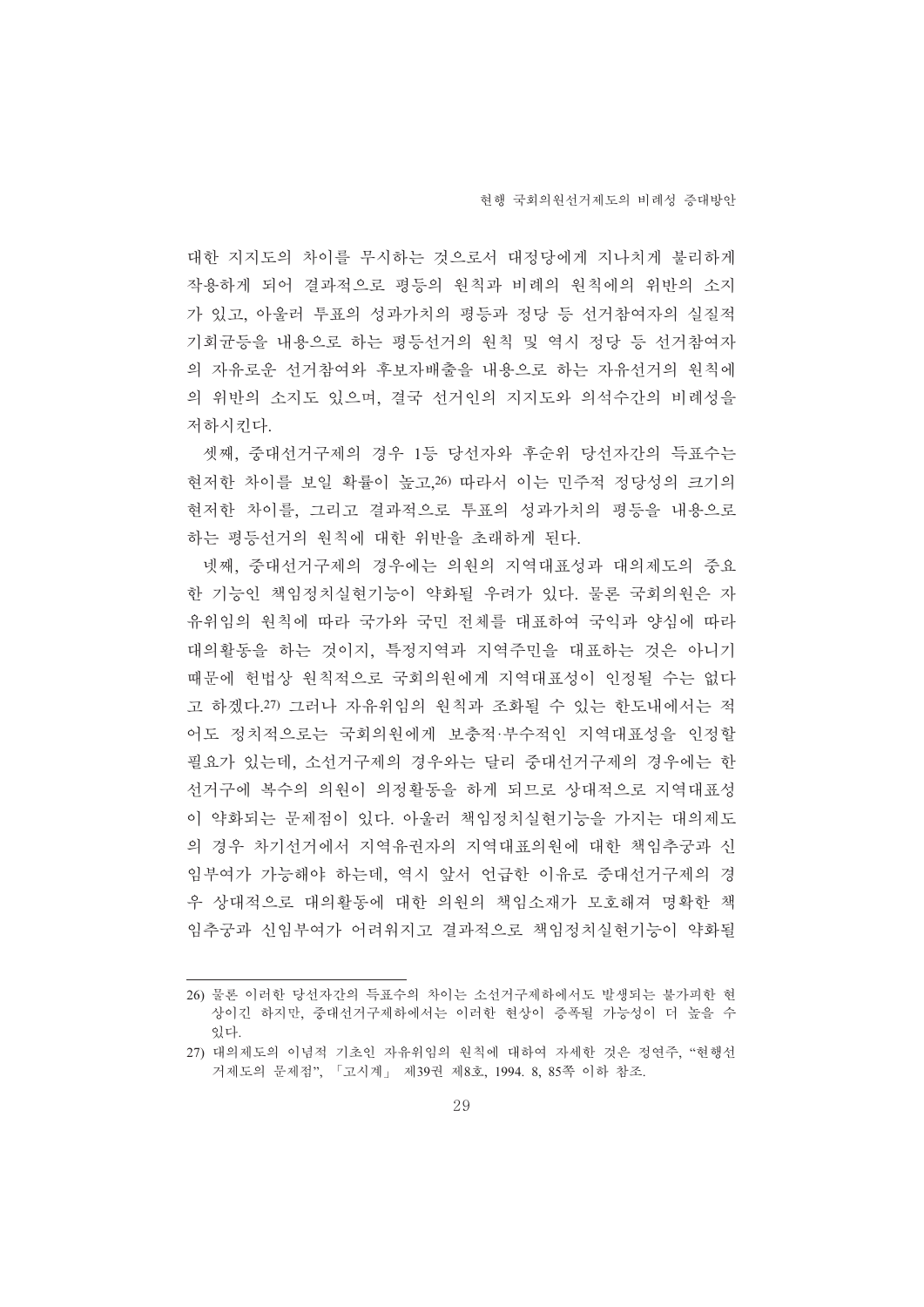수 있다는 문제점도 있다.

결국 이러한 여러 가지 문제점을 가지고 있기 때문에 현재 중대선거구 제를 채택하고 있는 선진국은 찾아보기 어렵고, 일본도 앞서 언급한 바와 같이 1994년에 중선거구제에서 소선거구제와 비례대표제의 병립식으로 개정한 바 있다. 더욱이 우리의 경우 과거 군사정부시절 집권여당과 독재 정권의 강화수단으로 중선거구제를 채택했던 부정적인 경험을 가지고 있 다. 결과적으로 중대선거구제는 소선거구제의 단점과 비례대표제의 단점 을 결합한 제도로서 그 주장되는 장점과는 달리 실제로는 오히려 위에서 언급한 바와 같이 투표방법에 따라 소수집단이 철저히 배제될 수 있고. 선거비용의 부담이 크고, 보궐선거·재선거가 복잡하고, 유권자와 의원간 의 관계가 소원해지기 쉽고, 다수세력의 형성이 어렵다는 등의 여러 문제 점들이 지적되어 왔다. 더욱이 그 주장되는 중대선거구의 장점은 비례대 표제로써 어느 정도 실현될 수 있기 때문에 굳이 비례대표제와 중대선거 구제의 결합을 고려할 필요는 없다고 본다.

결국 비례대표제로 선거의 본질적 기능을 기본적으로 충족시키고, 소선 거구 다수대표제로 안정된 다수형성과 정국안정 및 지역대표성도 어느 정도는 도모할 수 있다고 본다.28)

#### VI. 맺는 말

선거제도는 진정한 다원적 민주주의를 실현시키기 위해 정당민주주의 와 평등선거의 원칙을 구현해야 하고, 이를 위해 정당투표를 바탕으로 하 는 비례대표제가 실시되는 것이다. 그런데 현행 국회의원선거제도는 그러

<sup>28)</sup> Nohlen에 따르면 민주적 선거의 기능은 대체로 첫째, 선거인의 신임의 피선거인에게 로의 정확한 결집, 둘째 기능할 수 있는 대표의 형성, 셋째 정부에 대한 효율적 통 제 등의 세가지로 간단히 요약될 수 있다(Vgl. Nohlen, Wahlrecht und Parteiensystem : Zur Theorie und Empirie der Wahlsysteme, Bundeszentrale fu-Zur Theorie und Empirie der Wahlsysteme, Bundeszentrale für Politische Bildung ; Bd. 1470, 2014, S. 23ff.). 첫째와 셋째 - 특히 대통령제 정부형태하에서 - 의 기능은 비례 대표제하에서, 둘째의 기능은 다수대표제하에서 실현가능성이 크다는 점을 인정한다 면, 이러한 양제도의 1:1의 결합은 일응 이론적인 측면에서 긍정적으로 평가될 수 있을 것이다.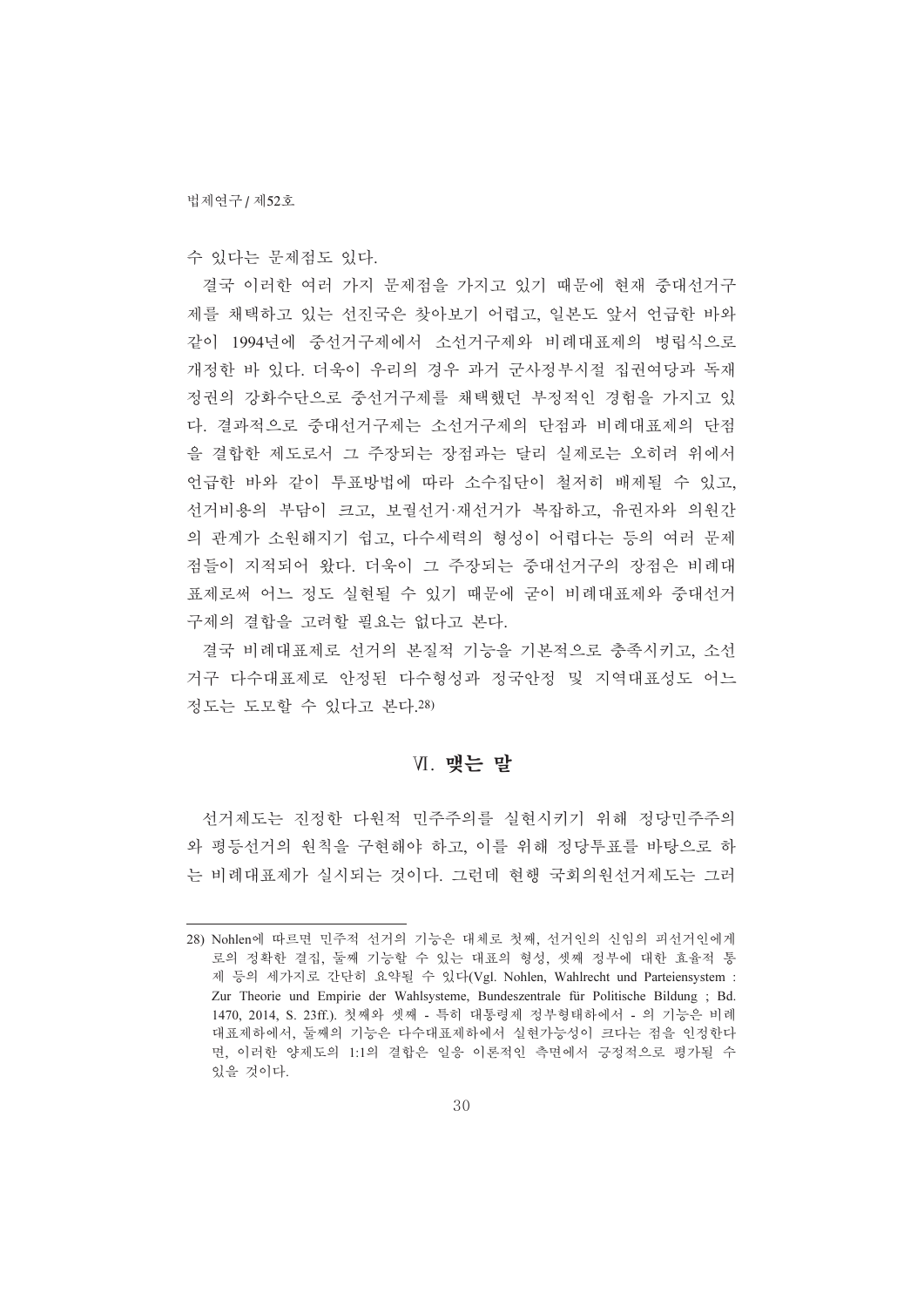한 이념을 제대로 실현시키지 못하고 있다. 그 원인은 현행 제도가 이러 한 목적달성을 가능케 하는 제도적 장치로 설계되어 있지 않기 때문이다. 결국 진정한 비례대표제의 기능을 실현시키고 그 장점을 살리기 위해서 는 각 정당에 대한 선거인의 지지도에 비례적인 의석배분을 핵심내용으 로 하는 연동형 비례대표제가 도입되어야 한다. 이럴 때 비로소 표의 등 가성을 요구하는 평등선거의 원칙뿐 아니라 비례대표제도의 이념과 장점 중의 하나인 진정한 의미의 기능대표 내지 전문가대표 및 소수정당 내지 소수세력의 보호가 실현될 수 있고, 다양한 정치세력과 정치적 견해가 대 의 내지 반영될 수 있는 것이다.

그 동안 다수대표제를 근간으로 하는 우리의 국회의원선거제도가 지나 친 지역색과 인물위주의 선거로 이루어졌고, 아울러 정당 자체가 개성있 는 참신한 정책과 강령에 의해 기능하기 보다는 지방색과 특정인물 중심 으로 설립되고 운영되어온 점에 비추어, 이제부터라도 각 정당이 분명한 정치적 색깔과 독특한 정책과 강령으로 무장되고 각 정당간의 기회균등 이 모든 정치과정에서 실질적이고 효과적으로 보장됨으로써 진정한 정당 민주주의의 실현이 선행되어야 하겠고, 아울러 우리 선거제도가 가지고 있는 다양한 문제점이 위에서 제시한 방향으로 개선되어야 할 것이다.

결국 연동형 비례대표제, 양자의 의석비율 1:1, 의석정수의 400석 내지 500석으로의 증대, 전국단위의 비례대표명부작성 등이 도입되어야 한다. 그리고 이러한 사항들은 모두 선거권·피서거권이라고 하는 기본권의 본 질적 내용이자 대의제도와 선거제도라는 통치구조의 조직과 작용에 관한 본질적 사항이므로 법률유보의 원칙에 따라 공직선거법 등에 명문화되어 야 할 것이다.

31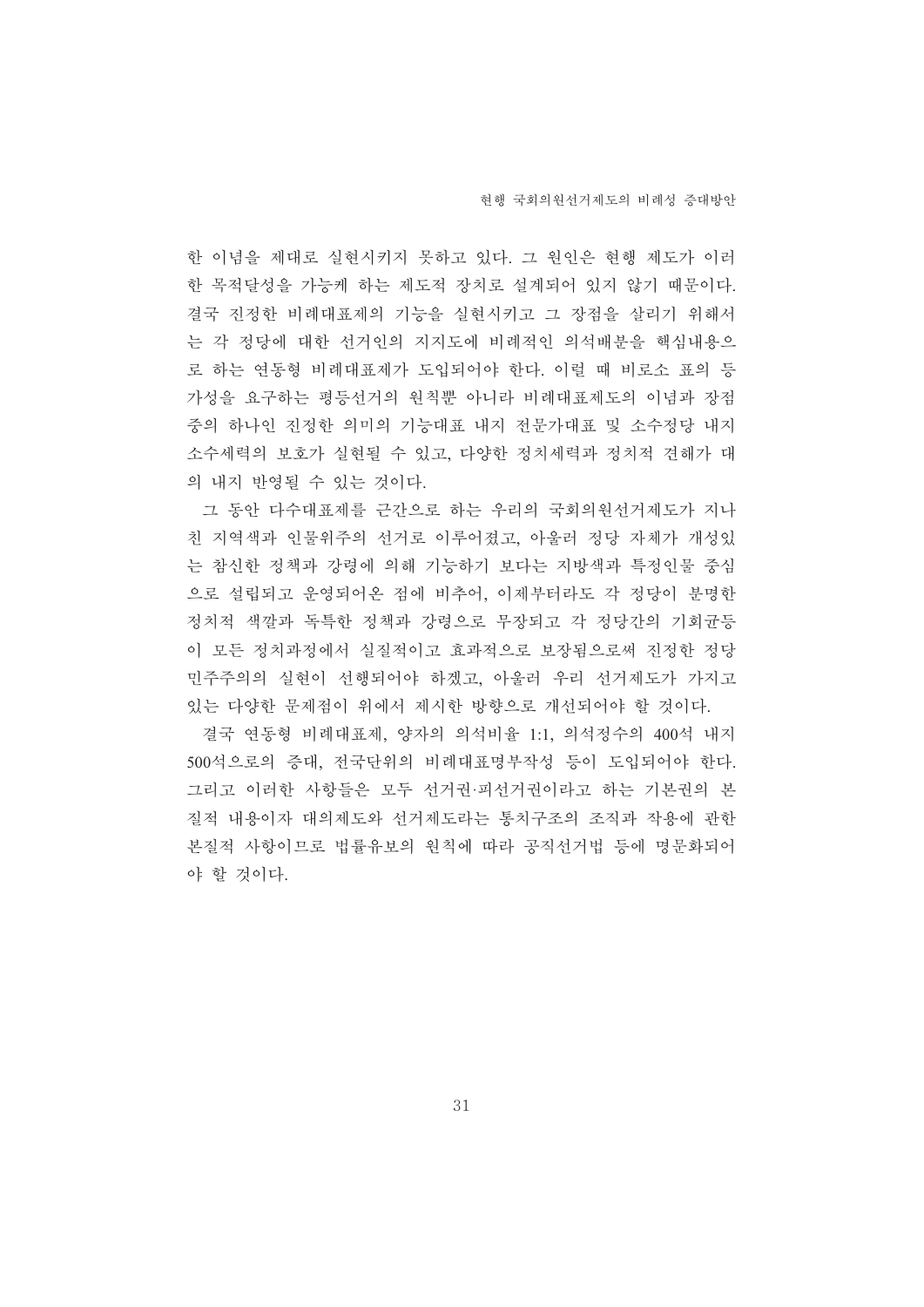### 참고무헌

- 김종갑, "독일의 선거제도 개혁논의와 한국에의 시사점", 「이슈와 논 점 , 제1283호, 국회입법조사처, 2017. 3. 17
- 김종갑·이정진, "권력구조 개편에 조응하는 선거제도 개혁방안", 「이슈 와 논점」 제1289호, 국회입법조사처, 2017. 3. 24
- 김종갑·이정진, "뉴질랜드 비례대표제의 주요 특징 및 시사점", 「이슈 와 논점 | 제1254호, 국회입법조사처, 2017. 2. 9
- 김종갑·이정진, "독일식 비례대표제의 도입논의와 고려사항", 「이슈와 논점」 제1245호, 국회입법조사처, 2017. 1. 13
- 장영수, "지방자치와 정당", 「정당과 헌법질서」, 심천 계희열박사 화 갑기념논문집, 1995
- 전순옥, "비례대표는 '감투 나눠먹기'가 아니다!", 「프레시안」, 2016. 2. 26
- 정연주, "1인 1표 국회의원선거제도의 위헌성", 「헌법논총」 제13집, 헌법재판소, 2002
- 정연주, "독일의 선거제도와 우리 선거제도의 문제점", 「인권과 정 의 제177호, 대한변호사협회, 1991. 5
- 정연주, "대의제도와 정당기속", 「인권과 정의」 제276호, 대한변호사 菾葹, 1999. 8
- 정연주, "정당민주주의와 지방자치제도", 「공법연구」 제33집 제1호, 2004. 11
- 정연주, "현행선거제도의 문제점", 「고시계」 제39권 제8호, 1994. 8
- 중앙선거관리위원회, 외국의 선거제도 I, 성문기획, 2005
- 한상희, "그래도 국회의원 수는 늘려야 한다", 경향신문, 2015. 9. 13.
- Joachim Behnke, "Überhangmandate und negatives Stimmgewicht" : Zweimannwahlkreise und andere Lösungsvorschläge, Zeitschrift für Parlamentsfragen, Heft 2/2010

Michael Gallagher, "Electoral Institutions and Representations", Comparing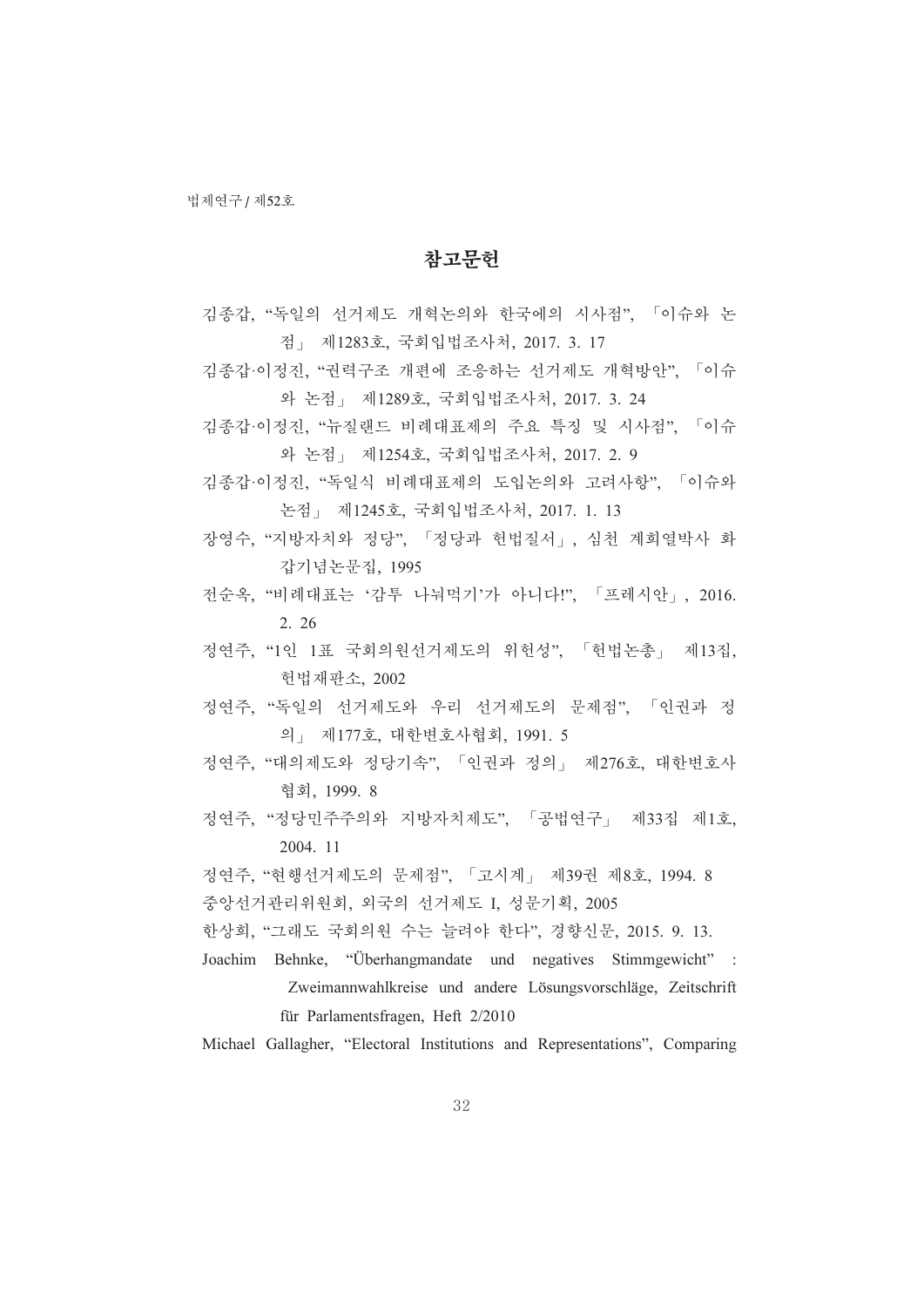democracies 4 : elections and voting in a changing world / edited by Lawrence LeDuc, Richard G. Niemi and Pippa Norris, London ; Thousand Oaks, CA : SAGE Publications, 2014

- Mark P. Jones, Electoral laws and the survival of presidential democracies, University of Notre Dame Press, February 1, 1996
- Bernd Grzeszick, "Wahlrecht: Ist nach der Reform vor der Reform? ّ Eine Bewertung des Bundestags- und Europawahlrechts nach den letzten Wahlen", Zeitschrift für Gesetzgebung, C.F. Mueller, 29. Jahrgang 2014

Grzeszick/Lang, Wahlrecht als materielles Verfassungsrecht, Nomos, 2012

Jarass/Pieroth, Grundgesetz für die Bundesrepublik Deutschland, C. H. Beck, 2016

Maunz/Dürig, Grundgesetz Kommentar, Carl Heymanns, 2012

v. Münch/Kunig, Grundgesetz-Kommentar, Bd. 2, C. H. Beck, 2000

- Hans Meyer, Die Zukunft des Bundestagswahlrechts, Nomos, 2010
- Dieter Nohlen, Wahlrecht und Parteiensystem : Zur Theorie und Empirie Kunig, Grundgesetz-Kommentar, Bd. 2, C. H. Beck, 2000<br>
r, Die Zukunft des Bundestagswahlrechts, Nomos, 2010<br>
ulen, Wahlrecht und Parteiensystem : Zur Theorie und Empirie<br>
der Wahlsysteme, Bundeszentrale für Politische Bild 1470, 2014
- Dieter Nohlen, "Wahlsysteme in Reformprozesse", Gerd Strohmeier(hrsg.), Wahlsystemreform, Nomos, 2009
- Wolfgang Schreiber, Handbuch des Wahlrechts zum Deutschen Bundestag, Carl Heymanns, 6. Aufl., 1998
- Klaus Stern, Das Staatsrecht der Bundesrepublik Deutschland, Bd. I, 2. Aufl., C.H. Beck, 1984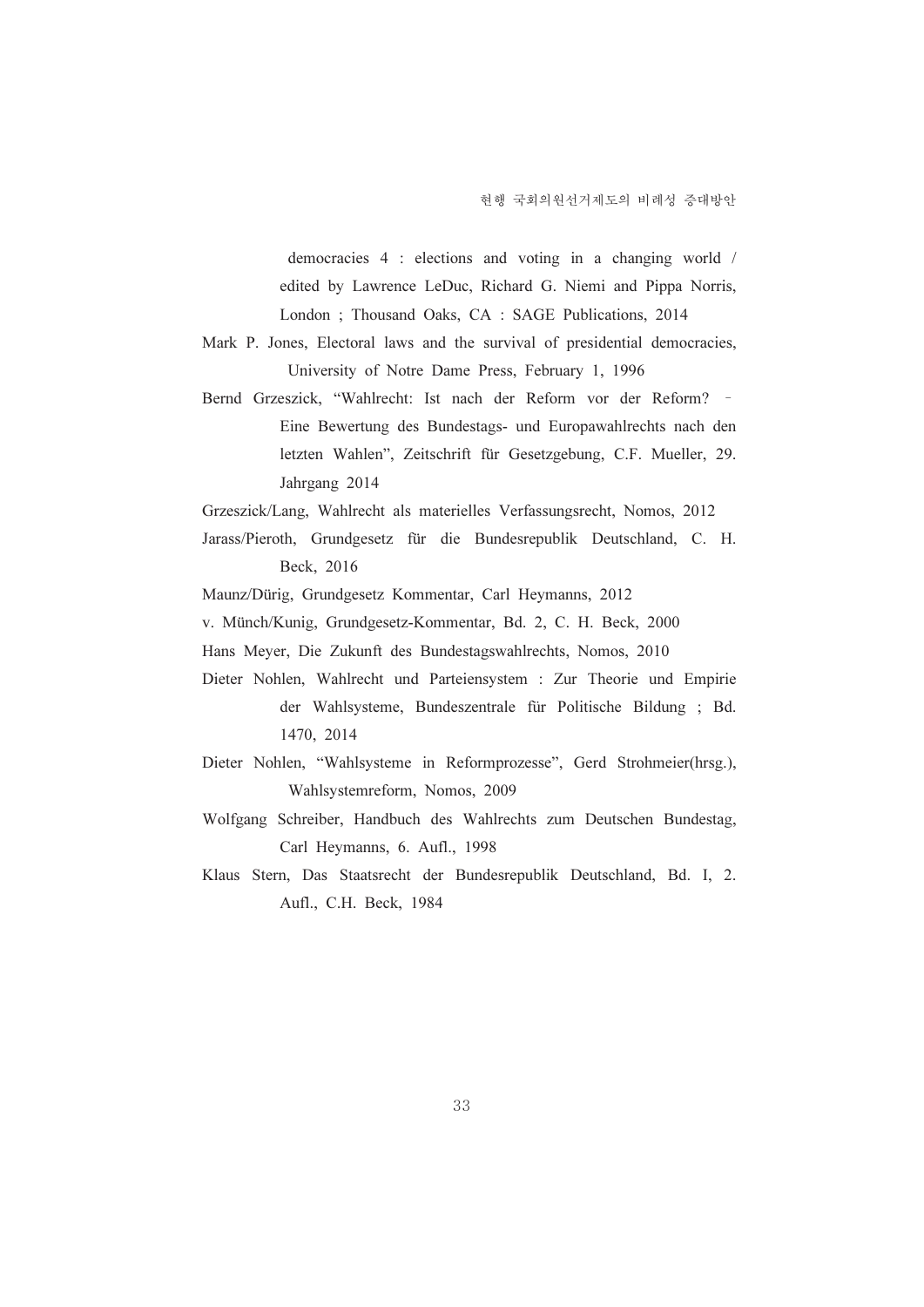#### $<$ 국무초록>

현행 국회의원선거제도하에서는 각 정당에게 선거권자의 지지도에 비 례하는 의석이 배분되지 못한다. 이는 평등선거의 원칙과 대표의 정확성 및 비례성에 위배된다. 이 문제의 해결은 정당투표를 통해 각 정당이 획 득한 득표율에 비례한 의석을 해당 정당이 가져가도록 선거제도를 설계 하는데서 출발한다. 결국 비례대표의석을 대폭 늘리고, 현행 지역구선거 제도와 비례대표선거제도의 결합방식을 연동형으로 전환하면서 양자의 의석비율을 개혁하는 것이다. 이럴 때 비로소 표의 등가성을 요구하는 평 등선거의 원칙뿐 아니라 비례대표제도의 이념과 장점 중의 하나인 진정 한 의미의 기능대표 내지 전문가대표 및 소수정당 내지 소수세력의 보호 가 실현될 수 있고, 다양한 정치세력과 정치적 견해가 대의 내지 반영될 수 있는 정당민주주의를 근간으로 하는 다원적 민주주의를 실현할 수 있 는 것이다.

결국 연동형 비례제, 양자의 의석비율 1:1, 의석정수의 400석 내지 500 석으로의 증대, 전국단위의 비례대표명부작성 등이 도입되어야 한다. 그 리고 이러한 사항들은 모두 선거권·피선거권이라고 하는 기본권의 본질 적 내용이자 대의제도와 선거제도라는 통치구조의 조직과 작용에 관한 본질적 사항이므로 법률유보의 원칙에 따라 공직선거법 등에 명문화되어 야 할 것이다.

주제어: 비례성, 연동형, 병립식, 의원정수, 초과의석, 소선거구제, 중대선거구제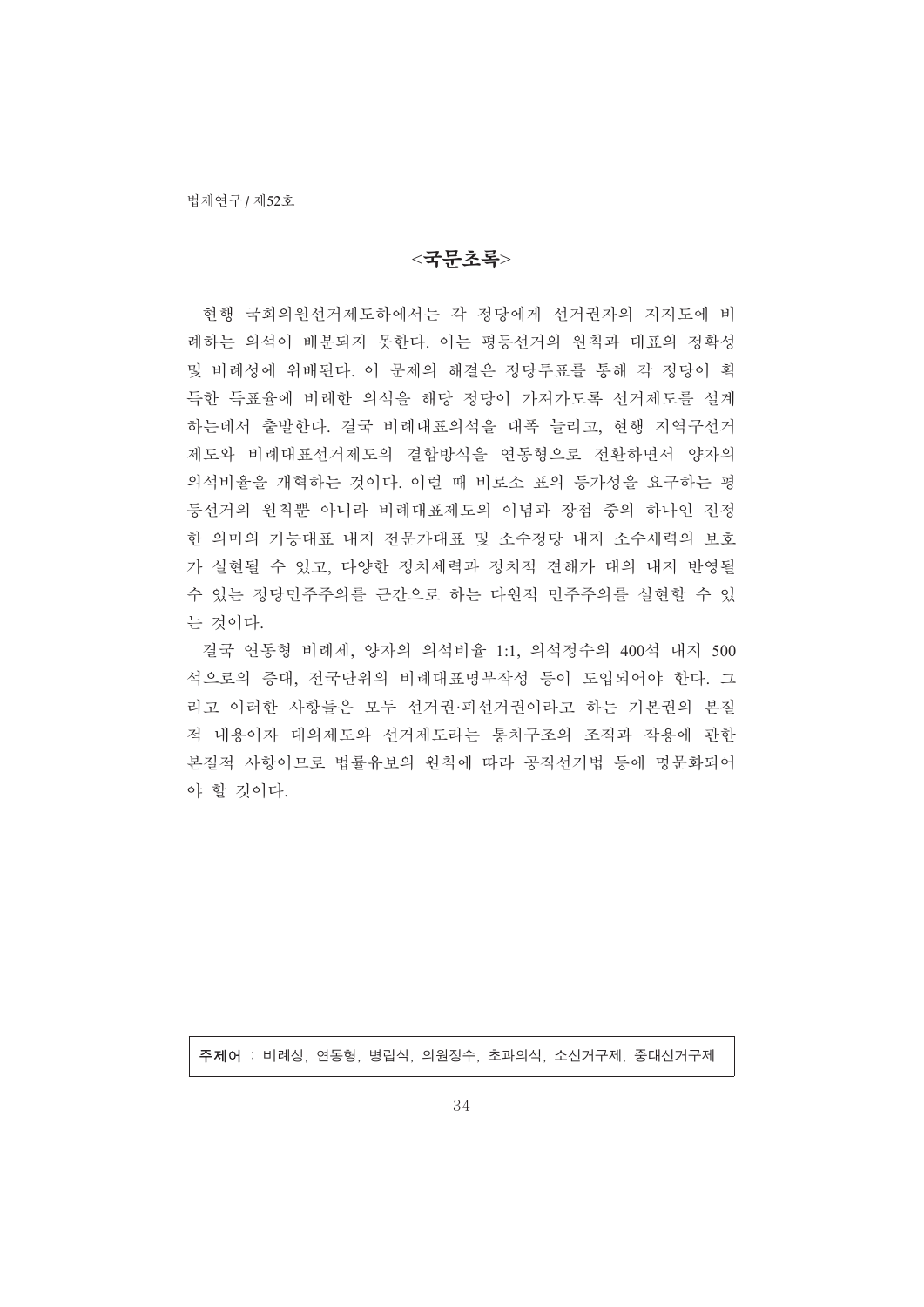Abstract

# A Method to increase the Proportional Representation of the current National Assembly Electionsystem

JUNG, Yon-Ju\*

This article addresses a method to increase the proportional representation of the current National Assembly electionsystem. The current mixed member system of the National Assembly Election cannot reflect the exact proportional representation of ballots of Electors. That is, the proportional number of members of Parliament according to the acquired ballots cannot be distributed to the relevant political parties. This violates the equal ballots principle, the proportional representation, and diverse democracy based on the political party system of Article 8 of the Constitution. Such a problem comes from the mixed member majoritarian system of the Public Official Elections Act, too small number of the proportional representation law makers of the National Assembly, inappropriate combination rate of the district members and the proportional representation members, etc. Therefore, the German mixed member proportional system should be introduced to solve the problems. Furthermore, the number of members of the National Assembly has to be enhanced dramatically up to 400 to 500. Besides, the combination rate of the district members and the proportional representation members should be 1:1. The German mixed member proportional system, however, can result in so called overhang seats. To eliminate this side effect, the constituency of the proportional representation should be a single-national constituency. On the other hand, multi-member district system do not have to be adopted to strengthen the proportional representation.

<sup>\*</sup> Professor at the College of Law, Sungshin Women's University.